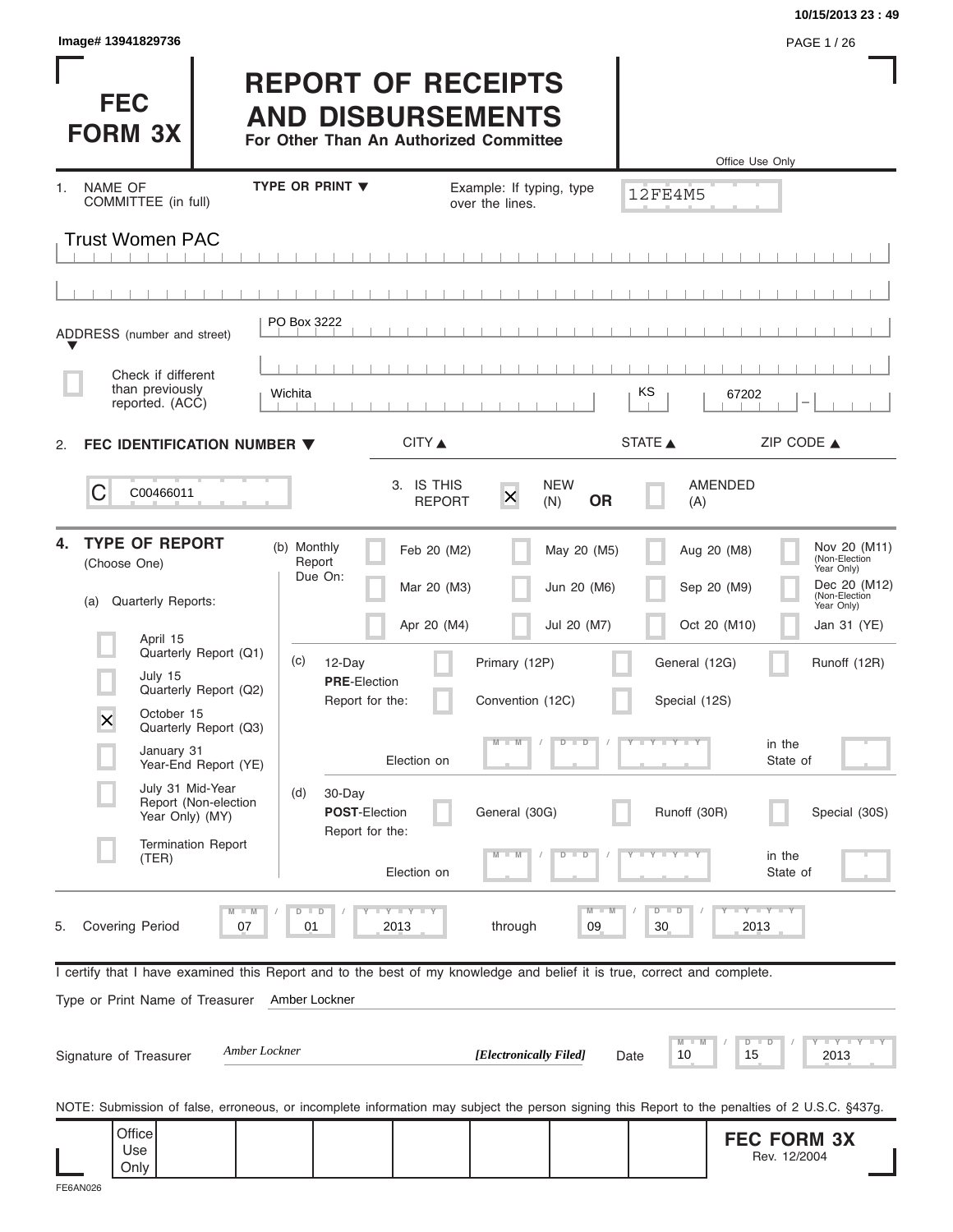|    | Image# 13941829737                                                                                    |                                                           |                                                 |
|----|-------------------------------------------------------------------------------------------------------|-----------------------------------------------------------|-------------------------------------------------|
|    | FEC Form 3X (Rev. 02/2003)                                                                            | <b>SUMMARY PAGE</b><br>OF RECEIPTS AND DISBURSEMENTS      | Page 2                                          |
|    | Write or Type Committee Name                                                                          |                                                           |                                                 |
|    | <b>Trust Women PAC</b>                                                                                |                                                           |                                                 |
|    | Report Covering the Period:<br>From:                                                                  | $M -$<br>D<br>Y TY T<br>M<br>D<br>07<br>01<br>2013<br>To: | 09<br>30<br>2013                                |
|    |                                                                                                       | <b>COLUMN A</b><br><b>This Period</b>                     | <b>COLUMN B</b><br><b>Calendar Year-to-Date</b> |
| 6. | Cash on Hand<br>(a)<br>$-Y - Y - Y$<br>January 1,<br>2013                                             |                                                           | 3722.65                                         |
|    | Cash on Hand at<br>(b)<br>Beginning of Reporting Period                                               | 1072.41                                                   |                                                 |
|    | Total Receipts (from Line 19)<br>(c)                                                                  | 9839.25                                                   | 28566.25                                        |
|    | Subtotal (add Lines 6(b) and<br>(d)<br>6(c) for Column A and Lines<br>$6(a)$ and $6(c)$ for Column B) | 10911.66                                                  | 32288.90                                        |
| 7. | Total Disbursements (from Line 31)                                                                    | 10144.79                                                  | 29593.52                                        |
| 8. | Cash on Hand at Close of<br><b>Reporting Period</b><br>(subtract Line $7$ from Line $6(d)$ )          | 766.87                                                    | 2695.38                                         |
| 9. | Debts and Obligations Owed TO<br>the Committee (Itemize all on<br>Schedule C and/or Schedule D)       | 0.00                                                      |                                                 |
|    | 10. Debts and Obligations Owed BY<br>the Committee (Itemize all on<br>Schedule C and/or Schedule D)   | T<br>0.00                                                 |                                                 |

This committee has qualified as a multicandidate committee. (see FEC FORM 1M)

### **For further information contact:**

Federal Election Commission 999 E Street, NW Washington, DC 20463

Toll Free 800-424-9530 Local 202-694-1100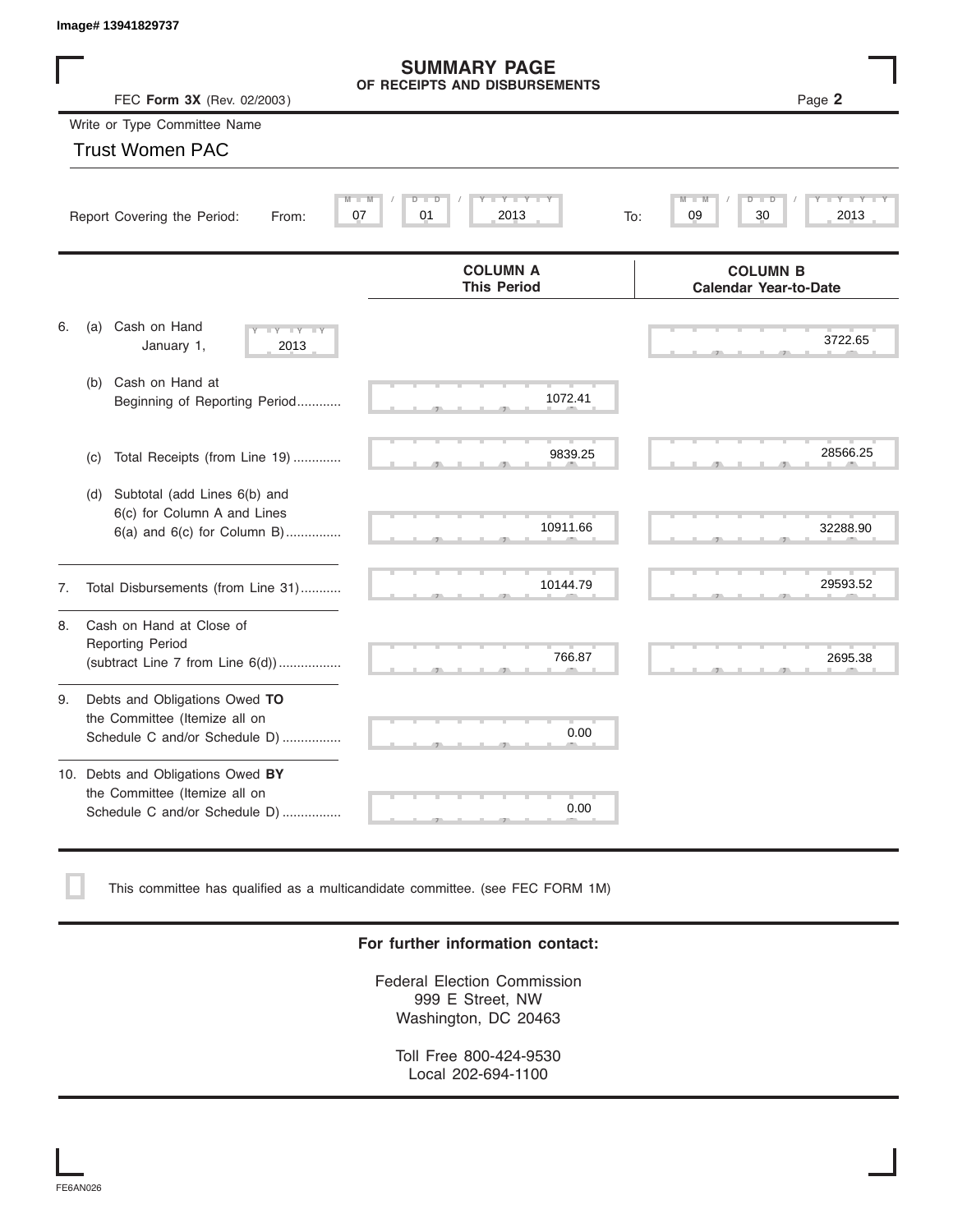## **DETAILED SUMMARY PAGE**

| Image# 13941829738                                                    |                                                 |                                                 |
|-----------------------------------------------------------------------|-------------------------------------------------|-------------------------------------------------|
|                                                                       | <b>DETAILED SUMMARY PAGE</b>                    |                                                 |
| FEC Form 3X (Rev. 06/2004)                                            | of Receipts                                     | Page 3                                          |
| Write or Type Committee Name                                          |                                                 |                                                 |
| <b>Trust Women PAC</b>                                                |                                                 |                                                 |
|                                                                       |                                                 |                                                 |
| $M - M$<br>Report Covering the Period:<br>07<br>From:                 | <b>LY LY LY</b><br>$D$ $D$<br>01<br>2013<br>To: | $Y = Y$<br>$M -$<br>D<br>D<br>30<br>2013<br>09  |
| I. Receipts                                                           | <b>COLUMN A</b><br><b>Total This Period</b>     | <b>COLUMN B</b><br><b>Calendar Year-to-Date</b> |
| 11. Contributions (other than loans) From:                            |                                                 |                                                 |
| Individuals/Persons Other<br>(a)                                      |                                                 |                                                 |
| <b>Than Political Committees</b>                                      |                                                 |                                                 |
| Itemized (use Schedule A)<br>(i)                                      | 533.00                                          | 5833.00                                         |
|                                                                       |                                                 |                                                 |
|                                                                       | 896.00                                          | 14375.00                                        |
| (iii) TOTAL (add                                                      |                                                 |                                                 |
| Lines $11(a)(i)$ and $(ii)$                                           | 1429.00                                         | 20148.00                                        |
|                                                                       |                                                 | 0.00                                            |
| Political Party Committees<br>(b)                                     | 0.00                                            |                                                 |
| <b>Other Political Committees</b><br>(C)                              | 0.00                                            | 0.00                                            |
|                                                                       |                                                 |                                                 |
| (d) Total Contributions (add Lines                                    |                                                 |                                                 |
| $11(a)(iii)$ , (b), and (c)) (Carry<br>Totals to Line 33, page 5) ▶   | 1429.00                                         | 20148.00                                        |
| 12. Transfers From Affiliated/Other                                   |                                                 |                                                 |
|                                                                       | 0.00                                            | 0.00                                            |
|                                                                       |                                                 |                                                 |
|                                                                       | 0.00                                            | 0.00                                            |
|                                                                       |                                                 |                                                 |
|                                                                       | 8410.25                                         | 8410.25                                         |
| 14. Loan Repayments Received<br>15. Offsets To Operating Expenditures |                                                 |                                                 |
| (Refunds, Rebates, etc.)                                              |                                                 |                                                 |
| (Carry Totals to Line 37, page 5)                                     | 0.00                                            | 0.00                                            |
| 16. Refunds of Contributions Made                                     |                                                 |                                                 |
| to Federal Candidates and Other                                       |                                                 |                                                 |
| Political Committees                                                  | 0.00                                            | 0.00                                            |
| 17. Other Federal Receipts                                            |                                                 |                                                 |
|                                                                       | 0.00                                            | 8.00                                            |
| 18. Transfers from Non-Federal and Levin Funds                        |                                                 |                                                 |
| (a) Non-Federal Account                                               |                                                 |                                                 |
|                                                                       | 0.00                                            | 0.00                                            |
|                                                                       |                                                 |                                                 |
| (b) Levin Funds (from Schedule H5)                                    | 0.00                                            | 0.00                                            |
|                                                                       |                                                 |                                                 |
| (c) Total Transfers (add $18(a)$ and $18(b)$ )                        | 0.00                                            | 0.00                                            |
|                                                                       |                                                 |                                                 |
| 19. Total Receipts (add Lines 11(d),                                  |                                                 |                                                 |
| 12, 13, 14, 15, 16, 17, and 18(c)) ▶                                  | 9839.25                                         | 28566.25                                        |
|                                                                       |                                                 |                                                 |
| 20. Total Federal Receipts                                            |                                                 |                                                 |
| (subtract Line 18(c) from Line 19)  ▶                                 | 9839.25                                         | 28566.25                                        |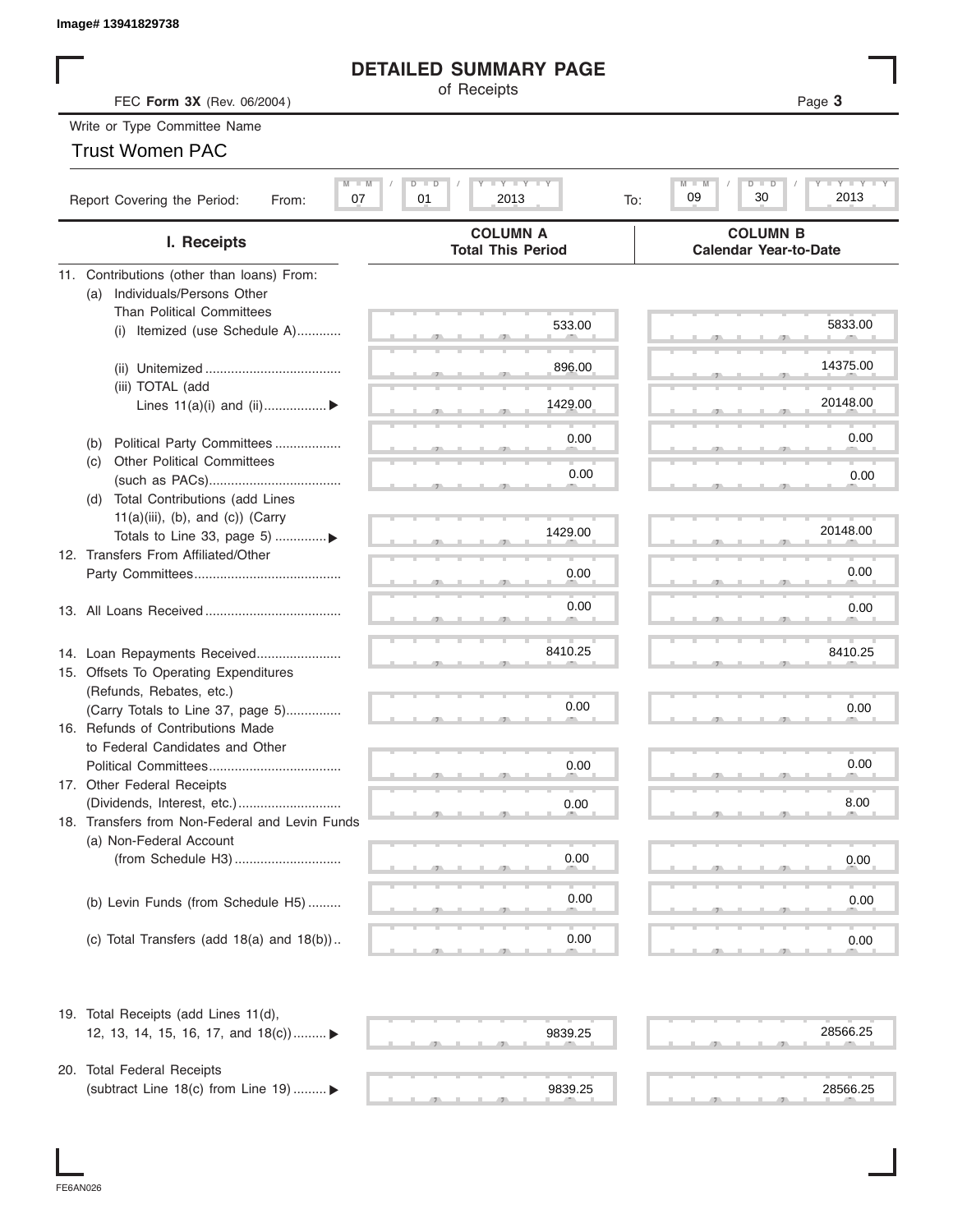## **DETAILED SUMMARY PAGE**

|     |                                                                                              | of Disbursements         |                              |
|-----|----------------------------------------------------------------------------------------------|--------------------------|------------------------------|
|     | FEC Form 3X (Rev. 02/2003)                                                                   | <b>COLUMN A</b>          | Page 4<br><b>COLUMN B</b>    |
|     | <b>II. Disbursements</b>                                                                     | <b>Total This Period</b> | <b>Calendar Year-to-Date</b> |
|     | 21. Operating Expenditures:<br>(a) Allocated Federal/Non-Federal                             |                          |                              |
|     | Activity (from Schedule H4)                                                                  | 0.00                     | 0.00                         |
|     | Federal Share<br>(i)                                                                         |                          |                              |
|     | Non-Federal Share<br>(ii)                                                                    | 0.00                     | 0.00                         |
|     | (b) Other Federal Operating                                                                  |                          |                              |
|     |                                                                                              | 10144.79                 | 29593.52                     |
|     | (c) Total Operating Expenditures                                                             |                          |                              |
|     | (add 21(a)(i), (a)(ii), and (b))                                                             | 10144.79                 | 29593.52                     |
|     | 22. Transfers to Affiliated/Other Party                                                      |                          | 0.00                         |
|     | 23. Contributions to                                                                         | 0.00                     |                              |
|     | Federal Candidates/Committees<br>and Other Political Committees                              | 0.00                     | 0.00                         |
|     | 24. Independent Expenditures                                                                 |                          |                              |
|     |                                                                                              | 0.00                     | 0.00                         |
|     | 25. Coordinated Party Expenditures<br>$(2 \cup S.C. \S441a(d))$                              |                          |                              |
|     |                                                                                              | 0.00                     | 0.00                         |
|     |                                                                                              |                          |                              |
|     |                                                                                              | 0.00                     | 0.00                         |
|     |                                                                                              |                          |                              |
|     | 28. Refunds of Contributions To:                                                             | 0.00                     | 0.00                         |
| (a) | Individuals/Persons Other                                                                    |                          | 0.00                         |
|     | Than Political Committees                                                                    | 0.00                     |                              |
| (b) | Political Party Committees                                                                   | 0.00                     | 0.00                         |
| (c) | <b>Other Political Committees</b>                                                            |                          |                              |
|     |                                                                                              | 0.00                     | 0.00                         |
|     |                                                                                              |                          |                              |
| (d) | <b>Total Contribution Refunds</b>                                                            |                          |                              |
|     | (add Lines 28(a), (b), and $(c)$ )                                                           | 0.00                     | 0.00                         |
|     |                                                                                              |                          |                              |
|     |                                                                                              | 0.00                     | 0.00                         |
|     |                                                                                              |                          |                              |
|     | 30. Federal Election Activity (2 U.S.C. §431(20))<br>(a) Allocated Federal Election Activity |                          |                              |
|     | (from Schedule H6)                                                                           |                          |                              |
|     | (i) Federal Share                                                                            | 0.00                     | 0.00                         |
|     |                                                                                              |                          |                              |
|     |                                                                                              | 0.00                     | 0.00                         |
| (b) | Federal Election Activity Paid Entirely                                                      |                          |                              |
|     | With Federal Funds                                                                           | 0.00                     | 0.00                         |
| (C) | Total Federal Election Activity (add                                                         |                          |                              |
|     | Lines $30(a)(i)$ , $30(a)(ii)$ and $30(b))$                                                  | 0.00                     | 0.00                         |
|     |                                                                                              |                          |                              |
|     | 31. Total Disbursements (add Lines 21(c), 22,<br>23, 24, 25, 26, 27, 28(d), 29 and 30(c))    |                          |                              |
|     |                                                                                              | 10144.79                 | 29593.52                     |
|     | 32. Total Federal Disbursements                                                              |                          |                              |
|     | (subtract Line 21(a)(ii) and Line 30(a)(ii)                                                  |                          |                              |
|     |                                                                                              | 10144.79                 | 29593.52                     |

FE6AN026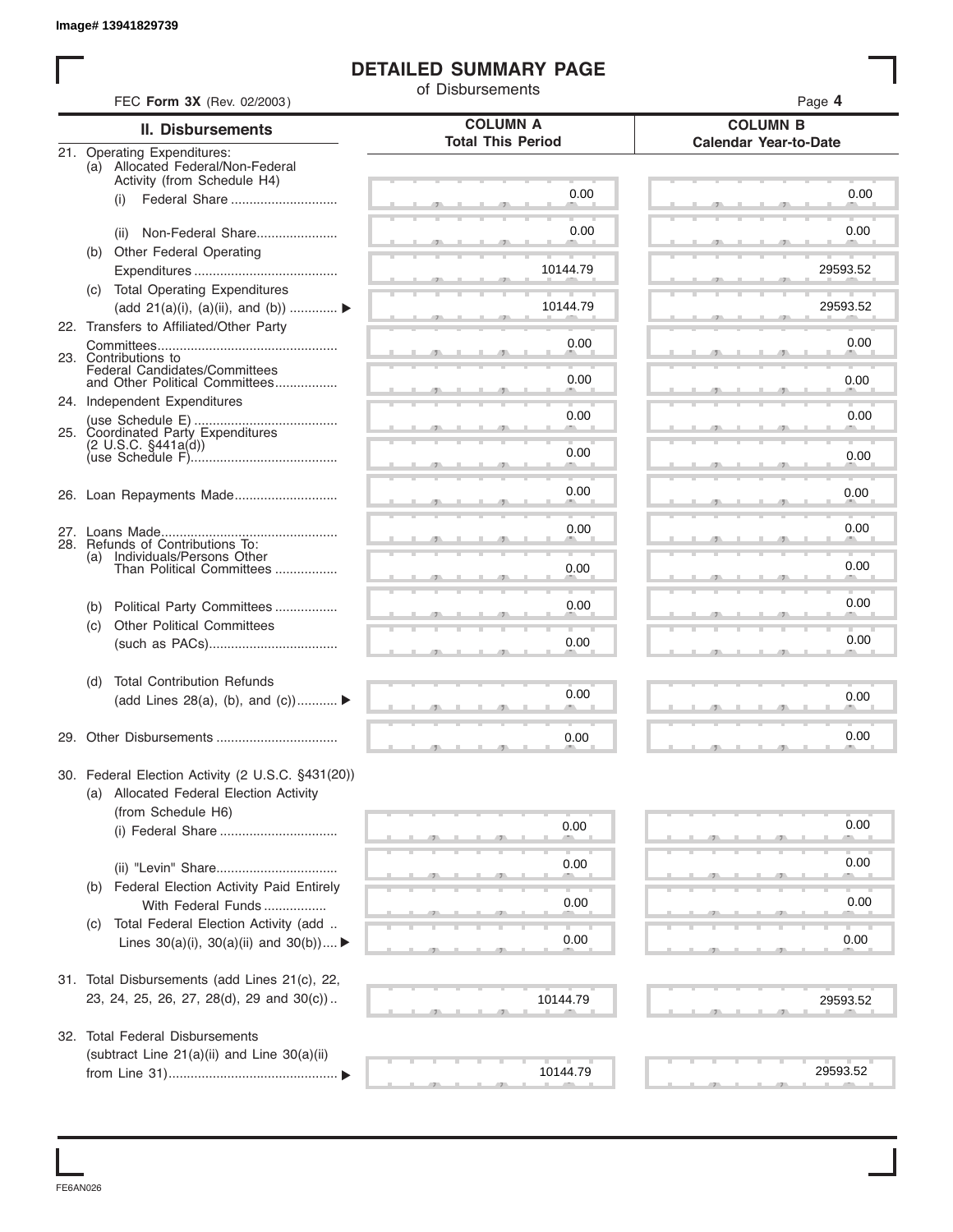### **DETAILED SUMMARY PAGE**

| FEC Form 3X (Rev. 02/2003)                                                               | <b>DETAILED SUMMARY PAGE</b><br>of Disbursements | Page 5                                          |
|------------------------------------------------------------------------------------------|--------------------------------------------------|-------------------------------------------------|
| III. Net Contributions/Operating Ex-<br>penditures                                       | <b>COLUMN A</b><br><b>Total This Period</b>      | <b>COLUMN B</b><br><b>Calendar Year-to-Date</b> |
| Total Contributions (other than loans)<br>33.                                            | 1429.00                                          | 20148.00                                        |
| 34. Total Contribution Refunds                                                           | 0.00                                             | 0.00                                            |
| 35. Net Contributions (other than loans)<br>(subtract Line 34 from Line 33)              | 1429.00                                          | 20148.00                                        |
| <b>Total Federal Operating Expenditures</b><br>36.<br>(add Line 21(a)(i) and Line 21(b)) | 10144.79                                         | 29593.52                                        |
| 37. Offsets to Operating Expenditures                                                    | 0.00                                             | 0.00                                            |
| 38. Net Operating Expenditures                                                           | 10144.79                                         | 29593.52                                        |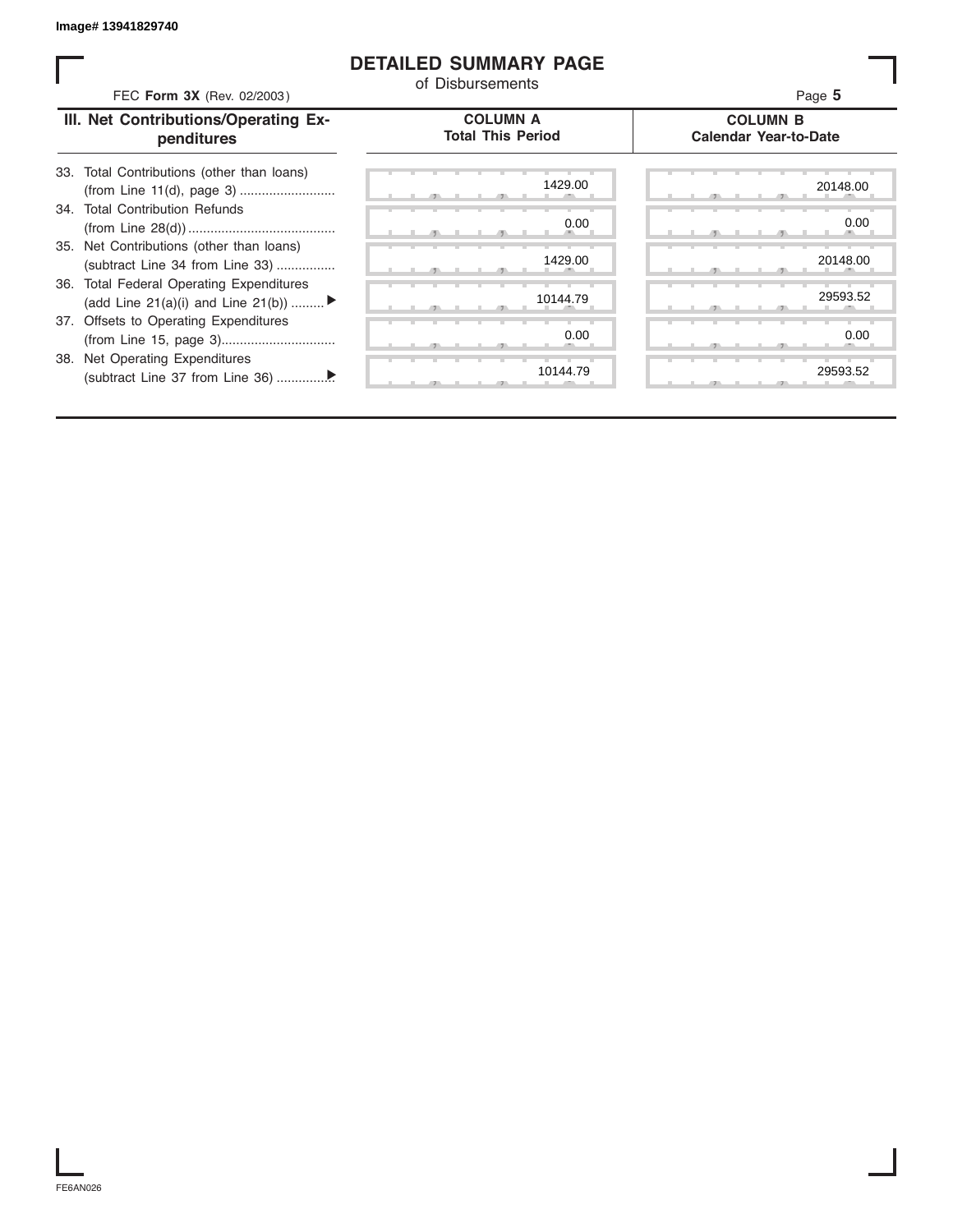# tmage#13941829741<br>DAGE 6 / 26 PAGE 6 / 26 PAGE 6 / 26 PAGE 6 / 25 P**AGE 6 / 26 PAGE 6 / 26 PAGE 6 / 26 PAGE 6 / 26** PAGE 1 PAGE B

Ī **Form/Schedule: F3XNTransaction ID :** 

October 15 Filing

**Form/Schedule: Transaction ID:**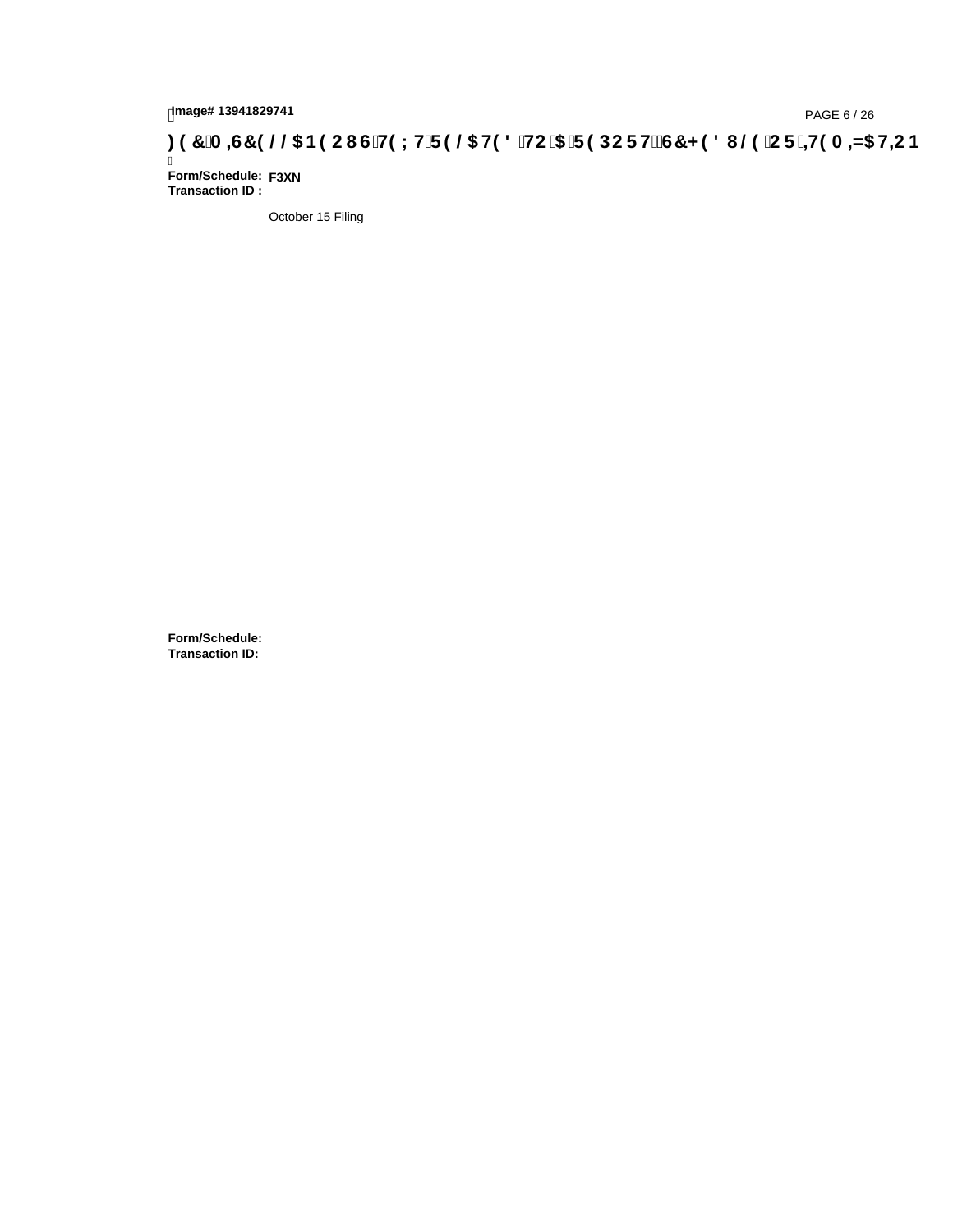| lmage# 13941829742 |  |
|--------------------|--|
|                    |  |

# **SCHEDULE A (FEC Form 3X) ITEMIZED RECEIPTS**

FOR LINE NUMBER: PAGE 7 OF<br>(check only one)

| SCHEDULE A (FEC Form 3X)                                                   |                                 | Use separate schedule(s)                          | FOR LINE NUMBER:<br>PAGE<br>7 OF<br>26                                                                                                                                                                                                                                                  |
|----------------------------------------------------------------------------|---------------------------------|---------------------------------------------------|-----------------------------------------------------------------------------------------------------------------------------------------------------------------------------------------------------------------------------------------------------------------------------------------|
| <b>ITEMIZED RECEIPTS</b>                                                   |                                 | for each category of the<br>Detailed Summary Page | (check only one)<br>$\overline{X}$ 11a<br>11 <sub>b</sub><br>12<br>11c<br>13<br>14<br>16<br>15<br>17                                                                                                                                                                                    |
|                                                                            |                                 |                                                   | Any information copied from such Reports and Statements may not be sold or used by any person for the purpose of soliciting contributions<br>or for commercial purposes, other than using the name and address of any political committee to solicit contributions from such committee. |
| NAME OF COMMITTEE (In Full)<br><b>Trust Women PAC</b>                      |                                 |                                                   |                                                                                                                                                                                                                                                                                         |
| Full Name (Last, First, Middle Initial)<br>A. Myrtle Iseke                 |                                 |                                                   | Date of Receipt                                                                                                                                                                                                                                                                         |
| Mailing Address 54 253 Anoilei Place Rd<br>City                            | <b>State</b>                    | Zip Code                                          | $M - M$<br>$Y - Y - I$<br>$D$ $D$<br>07<br>11<br>2013<br>Transaction ID: C3275900                                                                                                                                                                                                       |
| Hauula                                                                     | HI                              | 96717                                             | Amount of Each Receipt this Period                                                                                                                                                                                                                                                      |
| FEC ID number of contributing<br>federal political committee.              | $\mathsf C$                     |                                                   | 283.00                                                                                                                                                                                                                                                                                  |
| Name of Employer<br>N/A                                                    | Occupation<br>Retired           |                                                   |                                                                                                                                                                                                                                                                                         |
| Receipt For:<br>Primary<br>General<br>Other (specify) $\blacktriangledown$ |                                 | Aggregate Year-to-Date ▼<br>283.00<br>$-7$        |                                                                                                                                                                                                                                                                                         |
| Full Name (Last, First, Middle Initial)<br><b>B.</b> Ann McNamee           |                                 |                                                   | Date of Receipt                                                                                                                                                                                                                                                                         |
| Mailing Address 300 Olive Hill Ln                                          |                                 |                                                   | $M - M$<br>D<br>$\Box$<br>07<br>23<br>2013                                                                                                                                                                                                                                              |
| City                                                                       | <b>State</b><br>CA              | Zip Code<br>94062-3628                            | Transaction ID: C3278784                                                                                                                                                                                                                                                                |
| Woodside<br>FEC ID number of contributing                                  |                                 |                                                   | Amount of Each Receipt this Period                                                                                                                                                                                                                                                      |
| federal political committee.                                               | C                               |                                                   | 250.00                                                                                                                                                                                                                                                                                  |
| Name of Employer<br>Swarthmore College                                     | Occupation<br>Professor Emerita |                                                   |                                                                                                                                                                                                                                                                                         |
| Receipt For:                                                               |                                 | Aggregate Year-to-Date ▼                          |                                                                                                                                                                                                                                                                                         |
| General<br>Primary                                                         |                                 |                                                   |                                                                                                                                                                                                                                                                                         |
| Other (specify) $\blacktriangledown$                                       |                                 | 500.00                                            |                                                                                                                                                                                                                                                                                         |
| Full Name (Last, First, Middle Initial)<br>C.                              |                                 |                                                   | Date of Receipt                                                                                                                                                                                                                                                                         |
| <b>Mailing Address</b>                                                     |                                 |                                                   | $M - M$<br>$Y - Y - Y - Y - I$<br>$D$ $D$                                                                                                                                                                                                                                               |
| City                                                                       | <b>State</b>                    | Zip Code                                          | Amount of Each Receipt this Period                                                                                                                                                                                                                                                      |
| FEC ID number of contributing<br>federal political committee.              | C                               |                                                   |                                                                                                                                                                                                                                                                                         |
| Name of Employer                                                           | Occupation                      |                                                   |                                                                                                                                                                                                                                                                                         |
| Receipt For:<br>Primary<br>General<br>Other (specify) $\blacktriangledown$ |                                 | Aggregate Year-to-Date ▼                          |                                                                                                                                                                                                                                                                                         |
|                                                                            |                                 |                                                   | 533.00                                                                                                                                                                                                                                                                                  |
|                                                                            |                                 |                                                   | 533.00                                                                                                                                                                                                                                                                                  |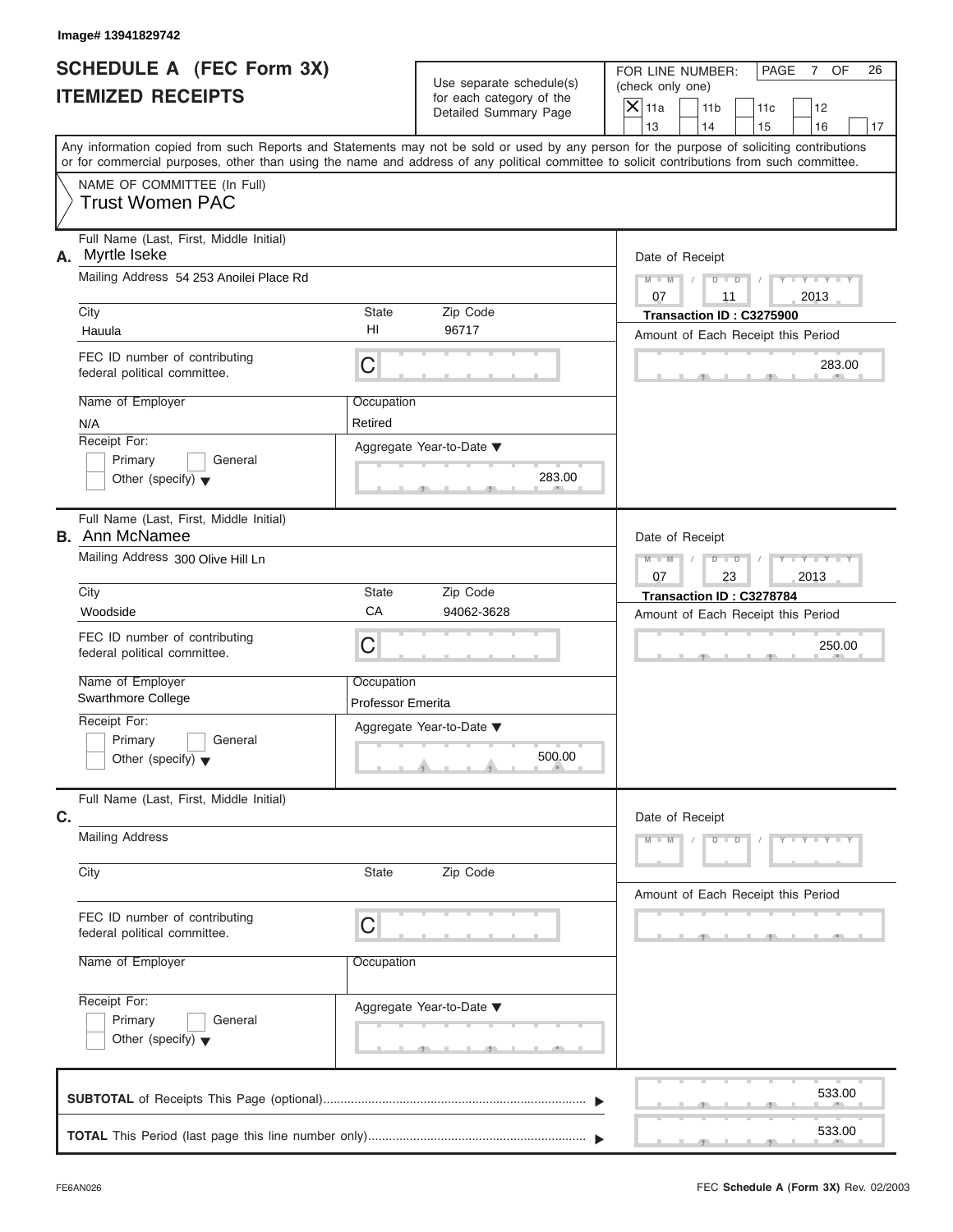# **SCHEDULE A (FEC Form 3X) ITEMIZED RECEIPTS**

| Image# 13941829743                                                              |                          |                                                                               |                                                                                                                                                                                                                                                                                         |
|---------------------------------------------------------------------------------|--------------------------|-------------------------------------------------------------------------------|-----------------------------------------------------------------------------------------------------------------------------------------------------------------------------------------------------------------------------------------------------------------------------------------|
| <b>SCHEDULE A (FEC Form 3X)</b><br><b>ITEMIZED RECEIPTS</b>                     |                          | Use separate schedule(s)<br>for each category of the<br>Detailed Summary Page | FOR LINE NUMBER:<br>PAGE<br>OF<br>26<br>8<br>(check only one)<br>11a<br>11 <sub>b</sub><br>11c<br>12<br>$\times$<br>14<br>13<br>15<br>16<br>17                                                                                                                                          |
|                                                                                 |                          |                                                                               | Any information copied from such Reports and Statements may not be sold or used by any person for the purpose of soliciting contributions<br>or for commercial purposes, other than using the name and address of any political committee to solicit contributions from such committee. |
| NAME OF COMMITTEE (In Full)<br><b>Trust Women PAC</b>                           |                          |                                                                               |                                                                                                                                                                                                                                                                                         |
| Full Name (Last, First, Middle Initial)<br>South Wind Women's Center<br>А.      |                          |                                                                               | Date of Receipt                                                                                                                                                                                                                                                                         |
| Mailing Address 5107 E Kellogg                                                  |                          |                                                                               | $D$ $D$<br>$Y - Y - Y - Y - Y$<br>$M - M$<br>$\sqrt{ }$<br>08<br>01<br>2013                                                                                                                                                                                                             |
| City                                                                            | <b>State</b>             | Zip Code                                                                      | Transaction ID: C3673389                                                                                                                                                                                                                                                                |
| Wichita                                                                         | <b>KS</b>                | 67218                                                                         | Amount of Each Receipt this Period                                                                                                                                                                                                                                                      |
| FEC ID number of contributing<br>federal political committee.                   | C                        |                                                                               | 1410.25                                                                                                                                                                                                                                                                                 |
| Name of Employer                                                                | Occupation               |                                                                               |                                                                                                                                                                                                                                                                                         |
| Receipt For: 2014<br>Primary<br>General<br>Other (specify) $\blacktriangledown$ | Aggregate Year-to-Date ▼ | 8410.25                                                                       |                                                                                                                                                                                                                                                                                         |
| Full Name (Last, First, Middle Initial)<br><b>B.</b> South Wind Women's Center  |                          |                                                                               | Date of Receipt                                                                                                                                                                                                                                                                         |
| Mailing Address 5107 E Kellogg                                                  |                          |                                                                               | $M - M$<br>$D - I - D$<br>$Y - Y - Y - Y - Y$<br>2013<br>08<br>16                                                                                                                                                                                                                       |
| City                                                                            | <b>State</b>             | Zip Code                                                                      | Transaction ID: C3673388                                                                                                                                                                                                                                                                |
| Wichita                                                                         | KS                       | 67218                                                                         | Amount of Each Receipt this Period                                                                                                                                                                                                                                                      |
| FEC ID number of contributing<br>federal political committee.                   | C                        |                                                                               | 2000.00                                                                                                                                                                                                                                                                                 |
| Name of Employer                                                                | Occupation               |                                                                               |                                                                                                                                                                                                                                                                                         |
| Receipt For: 2014<br>Primary<br>General<br>Other (specify) $\blacktriangledown$ | Aggregate Year-to-Date ▼ | 8410.25                                                                       |                                                                                                                                                                                                                                                                                         |
| Full Name (Last, First, Middle Initial)<br>C. South Wind Women's Center         |                          |                                                                               | Date of Receipt                                                                                                                                                                                                                                                                         |
| Mailing Address 5107 E Kellogg                                                  |                          |                                                                               | $M - M$<br>$D - D$<br>$Y - Y - Y - Y - I$<br>2013<br>08<br>29                                                                                                                                                                                                                           |
| City<br>Wichita                                                                 | State<br>KS              | Zip Code<br>67218                                                             | Transaction ID: C3673386                                                                                                                                                                                                                                                                |
| FEC ID number of contributing                                                   | С                        |                                                                               | Amount of Each Receipt this Period<br>2500.00                                                                                                                                                                                                                                           |
| federal political committee.<br>Name of Employer                                | Occupation               |                                                                               |                                                                                                                                                                                                                                                                                         |
| Receipt For: 2014                                                               | Aggregate Year-to-Date ▼ |                                                                               |                                                                                                                                                                                                                                                                                         |
| Primary<br>General<br>Other (specify) $\blacktriangledown$                      |                          | 8410.25                                                                       |                                                                                                                                                                                                                                                                                         |
|                                                                                 |                          |                                                                               | 5910.25                                                                                                                                                                                                                                                                                 |
|                                                                                 |                          |                                                                               |                                                                                                                                                                                                                                                                                         |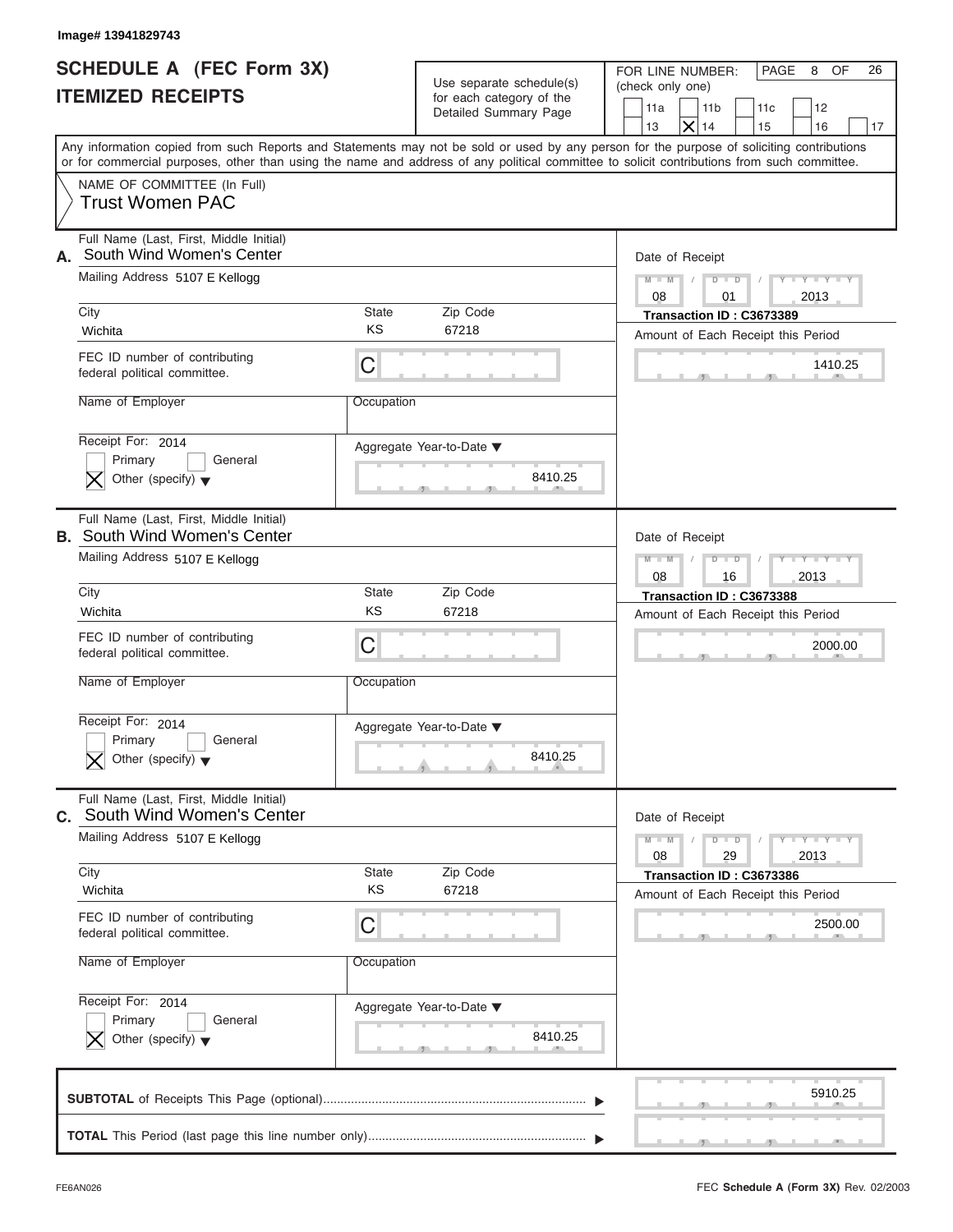# **SCHEDULE A (FEC Form 3X) ITEMIZED RECEIPTS**

| <b>SCHEDULE A (FEC Form 3X)</b><br>FOR LINE NUMBER:<br>PAGE<br>9 OF<br>26<br>Use separate schedule(s)<br>(check only one)<br>for each category of the<br>11a<br>11 <sub>b</sub><br>11c<br>12<br>Detailed Summary Page<br>$\times$<br>13<br>14<br>15<br>16<br>17<br>Any information copied from such Reports and Statements may not be sold or used by any person for the purpose of soliciting contributions<br>or for commercial purposes, other than using the name and address of any political committee to solicit contributions from such committee.<br>NAME OF COMMITTEE (In Full)<br><b>Trust Women PAC</b><br>Full Name (Last, First, Middle Initial)<br>South Wind Women's Center<br>А.<br>Date of Receipt<br>Mailing Address 5107 E Kellogg<br>$D$ $D$<br>$Y - Y - Y - Y - Y$<br>$M - M$<br>$\sqrt{2}$<br>$\sqrt{ }$<br>08<br>29<br>2013<br>City<br>State<br>Zip Code<br>Transaction ID: C3673387<br><b>KS</b><br>67218<br>Wichita<br>Amount of Each Receipt this Period<br>FEC ID number of contributing<br>C<br>1000.00<br>federal political committee.<br>Name of Employer<br>Occupation<br>Receipt For: 2014<br>Aggregate Year-to-Date ▼<br>Primary<br>General<br>8410.25<br>Other (specify) $\blacktriangledown$<br>Full Name (Last, First, Middle Initial)<br><b>B.</b> South Wind Women's Center<br>Date of Receipt<br>Mailing Address 5107 E Kellogg<br>$M - M$<br>$D - I - D$<br>$Y - Y - Y - Y - Y$<br>2013<br>09<br>18<br>City<br>State<br>Zip Code<br>Transaction ID: C3673385<br>KS<br>67218<br>Wichita<br>Amount of Each Receipt this Period<br>FEC ID number of contributing<br>C<br>1500.00<br>federal political committee.<br>Name of Employer<br>Occupation<br>Receipt For: 2014<br>Aggregate Year-to-Date ▼<br>General<br>Primary<br>8410.25<br>Other (specify) $\blacktriangledown$<br>Full Name (Last, First, Middle Initial)<br>C.<br>Date of Receipt<br><b>Mailing Address</b><br>$M - M$<br>$D$ $D$<br>$Y - Y - Y - Y - Y$<br>Zip Code<br>City<br>State<br>Amount of Each Receipt this Period<br>FEC ID number of contributing<br>С<br>federal political committee.<br>Name of Employer<br>Occupation<br>Receipt For:<br>Aggregate Year-to-Date ▼<br>Primary<br>General<br>Other (specify) $\blacktriangledown$<br>2500.00 | Image# 13941829744       |  |         |
|---------------------------------------------------------------------------------------------------------------------------------------------------------------------------------------------------------------------------------------------------------------------------------------------------------------------------------------------------------------------------------------------------------------------------------------------------------------------------------------------------------------------------------------------------------------------------------------------------------------------------------------------------------------------------------------------------------------------------------------------------------------------------------------------------------------------------------------------------------------------------------------------------------------------------------------------------------------------------------------------------------------------------------------------------------------------------------------------------------------------------------------------------------------------------------------------------------------------------------------------------------------------------------------------------------------------------------------------------------------------------------------------------------------------------------------------------------------------------------------------------------------------------------------------------------------------------------------------------------------------------------------------------------------------------------------------------------------------------------------------------------------------------------------------------------------------------------------------------------------------------------------------------------------------------------------------------------------------------------------------------------------------------------------------------------------------------------------------------------------------------------------------------------------------------------------------------------------------------------------------------------------|--------------------------|--|---------|
|                                                                                                                                                                                                                                                                                                                                                                                                                                                                                                                                                                                                                                                                                                                                                                                                                                                                                                                                                                                                                                                                                                                                                                                                                                                                                                                                                                                                                                                                                                                                                                                                                                                                                                                                                                                                                                                                                                                                                                                                                                                                                                                                                                                                                                                               | <b>ITEMIZED RECEIPTS</b> |  |         |
|                                                                                                                                                                                                                                                                                                                                                                                                                                                                                                                                                                                                                                                                                                                                                                                                                                                                                                                                                                                                                                                                                                                                                                                                                                                                                                                                                                                                                                                                                                                                                                                                                                                                                                                                                                                                                                                                                                                                                                                                                                                                                                                                                                                                                                                               |                          |  |         |
|                                                                                                                                                                                                                                                                                                                                                                                                                                                                                                                                                                                                                                                                                                                                                                                                                                                                                                                                                                                                                                                                                                                                                                                                                                                                                                                                                                                                                                                                                                                                                                                                                                                                                                                                                                                                                                                                                                                                                                                                                                                                                                                                                                                                                                                               |                          |  |         |
|                                                                                                                                                                                                                                                                                                                                                                                                                                                                                                                                                                                                                                                                                                                                                                                                                                                                                                                                                                                                                                                                                                                                                                                                                                                                                                                                                                                                                                                                                                                                                                                                                                                                                                                                                                                                                                                                                                                                                                                                                                                                                                                                                                                                                                                               |                          |  |         |
|                                                                                                                                                                                                                                                                                                                                                                                                                                                                                                                                                                                                                                                                                                                                                                                                                                                                                                                                                                                                                                                                                                                                                                                                                                                                                                                                                                                                                                                                                                                                                                                                                                                                                                                                                                                                                                                                                                                                                                                                                                                                                                                                                                                                                                                               |                          |  |         |
|                                                                                                                                                                                                                                                                                                                                                                                                                                                                                                                                                                                                                                                                                                                                                                                                                                                                                                                                                                                                                                                                                                                                                                                                                                                                                                                                                                                                                                                                                                                                                                                                                                                                                                                                                                                                                                                                                                                                                                                                                                                                                                                                                                                                                                                               |                          |  |         |
|                                                                                                                                                                                                                                                                                                                                                                                                                                                                                                                                                                                                                                                                                                                                                                                                                                                                                                                                                                                                                                                                                                                                                                                                                                                                                                                                                                                                                                                                                                                                                                                                                                                                                                                                                                                                                                                                                                                                                                                                                                                                                                                                                                                                                                                               |                          |  |         |
|                                                                                                                                                                                                                                                                                                                                                                                                                                                                                                                                                                                                                                                                                                                                                                                                                                                                                                                                                                                                                                                                                                                                                                                                                                                                                                                                                                                                                                                                                                                                                                                                                                                                                                                                                                                                                                                                                                                                                                                                                                                                                                                                                                                                                                                               |                          |  |         |
|                                                                                                                                                                                                                                                                                                                                                                                                                                                                                                                                                                                                                                                                                                                                                                                                                                                                                                                                                                                                                                                                                                                                                                                                                                                                                                                                                                                                                                                                                                                                                                                                                                                                                                                                                                                                                                                                                                                                                                                                                                                                                                                                                                                                                                                               |                          |  |         |
|                                                                                                                                                                                                                                                                                                                                                                                                                                                                                                                                                                                                                                                                                                                                                                                                                                                                                                                                                                                                                                                                                                                                                                                                                                                                                                                                                                                                                                                                                                                                                                                                                                                                                                                                                                                                                                                                                                                                                                                                                                                                                                                                                                                                                                                               |                          |  |         |
|                                                                                                                                                                                                                                                                                                                                                                                                                                                                                                                                                                                                                                                                                                                                                                                                                                                                                                                                                                                                                                                                                                                                                                                                                                                                                                                                                                                                                                                                                                                                                                                                                                                                                                                                                                                                                                                                                                                                                                                                                                                                                                                                                                                                                                                               |                          |  |         |
|                                                                                                                                                                                                                                                                                                                                                                                                                                                                                                                                                                                                                                                                                                                                                                                                                                                                                                                                                                                                                                                                                                                                                                                                                                                                                                                                                                                                                                                                                                                                                                                                                                                                                                                                                                                                                                                                                                                                                                                                                                                                                                                                                                                                                                                               |                          |  |         |
|                                                                                                                                                                                                                                                                                                                                                                                                                                                                                                                                                                                                                                                                                                                                                                                                                                                                                                                                                                                                                                                                                                                                                                                                                                                                                                                                                                                                                                                                                                                                                                                                                                                                                                                                                                                                                                                                                                                                                                                                                                                                                                                                                                                                                                                               |                          |  |         |
|                                                                                                                                                                                                                                                                                                                                                                                                                                                                                                                                                                                                                                                                                                                                                                                                                                                                                                                                                                                                                                                                                                                                                                                                                                                                                                                                                                                                                                                                                                                                                                                                                                                                                                                                                                                                                                                                                                                                                                                                                                                                                                                                                                                                                                                               |                          |  |         |
|                                                                                                                                                                                                                                                                                                                                                                                                                                                                                                                                                                                                                                                                                                                                                                                                                                                                                                                                                                                                                                                                                                                                                                                                                                                                                                                                                                                                                                                                                                                                                                                                                                                                                                                                                                                                                                                                                                                                                                                                                                                                                                                                                                                                                                                               |                          |  |         |
|                                                                                                                                                                                                                                                                                                                                                                                                                                                                                                                                                                                                                                                                                                                                                                                                                                                                                                                                                                                                                                                                                                                                                                                                                                                                                                                                                                                                                                                                                                                                                                                                                                                                                                                                                                                                                                                                                                                                                                                                                                                                                                                                                                                                                                                               |                          |  |         |
|                                                                                                                                                                                                                                                                                                                                                                                                                                                                                                                                                                                                                                                                                                                                                                                                                                                                                                                                                                                                                                                                                                                                                                                                                                                                                                                                                                                                                                                                                                                                                                                                                                                                                                                                                                                                                                                                                                                                                                                                                                                                                                                                                                                                                                                               |                          |  |         |
|                                                                                                                                                                                                                                                                                                                                                                                                                                                                                                                                                                                                                                                                                                                                                                                                                                                                                                                                                                                                                                                                                                                                                                                                                                                                                                                                                                                                                                                                                                                                                                                                                                                                                                                                                                                                                                                                                                                                                                                                                                                                                                                                                                                                                                                               |                          |  |         |
|                                                                                                                                                                                                                                                                                                                                                                                                                                                                                                                                                                                                                                                                                                                                                                                                                                                                                                                                                                                                                                                                                                                                                                                                                                                                                                                                                                                                                                                                                                                                                                                                                                                                                                                                                                                                                                                                                                                                                                                                                                                                                                                                                                                                                                                               |                          |  |         |
|                                                                                                                                                                                                                                                                                                                                                                                                                                                                                                                                                                                                                                                                                                                                                                                                                                                                                                                                                                                                                                                                                                                                                                                                                                                                                                                                                                                                                                                                                                                                                                                                                                                                                                                                                                                                                                                                                                                                                                                                                                                                                                                                                                                                                                                               |                          |  |         |
|                                                                                                                                                                                                                                                                                                                                                                                                                                                                                                                                                                                                                                                                                                                                                                                                                                                                                                                                                                                                                                                                                                                                                                                                                                                                                                                                                                                                                                                                                                                                                                                                                                                                                                                                                                                                                                                                                                                                                                                                                                                                                                                                                                                                                                                               |                          |  |         |
|                                                                                                                                                                                                                                                                                                                                                                                                                                                                                                                                                                                                                                                                                                                                                                                                                                                                                                                                                                                                                                                                                                                                                                                                                                                                                                                                                                                                                                                                                                                                                                                                                                                                                                                                                                                                                                                                                                                                                                                                                                                                                                                                                                                                                                                               |                          |  |         |
|                                                                                                                                                                                                                                                                                                                                                                                                                                                                                                                                                                                                                                                                                                                                                                                                                                                                                                                                                                                                                                                                                                                                                                                                                                                                                                                                                                                                                                                                                                                                                                                                                                                                                                                                                                                                                                                                                                                                                                                                                                                                                                                                                                                                                                                               |                          |  |         |
|                                                                                                                                                                                                                                                                                                                                                                                                                                                                                                                                                                                                                                                                                                                                                                                                                                                                                                                                                                                                                                                                                                                                                                                                                                                                                                                                                                                                                                                                                                                                                                                                                                                                                                                                                                                                                                                                                                                                                                                                                                                                                                                                                                                                                                                               |                          |  |         |
|                                                                                                                                                                                                                                                                                                                                                                                                                                                                                                                                                                                                                                                                                                                                                                                                                                                                                                                                                                                                                                                                                                                                                                                                                                                                                                                                                                                                                                                                                                                                                                                                                                                                                                                                                                                                                                                                                                                                                                                                                                                                                                                                                                                                                                                               |                          |  |         |
|                                                                                                                                                                                                                                                                                                                                                                                                                                                                                                                                                                                                                                                                                                                                                                                                                                                                                                                                                                                                                                                                                                                                                                                                                                                                                                                                                                                                                                                                                                                                                                                                                                                                                                                                                                                                                                                                                                                                                                                                                                                                                                                                                                                                                                                               |                          |  | 8410.25 |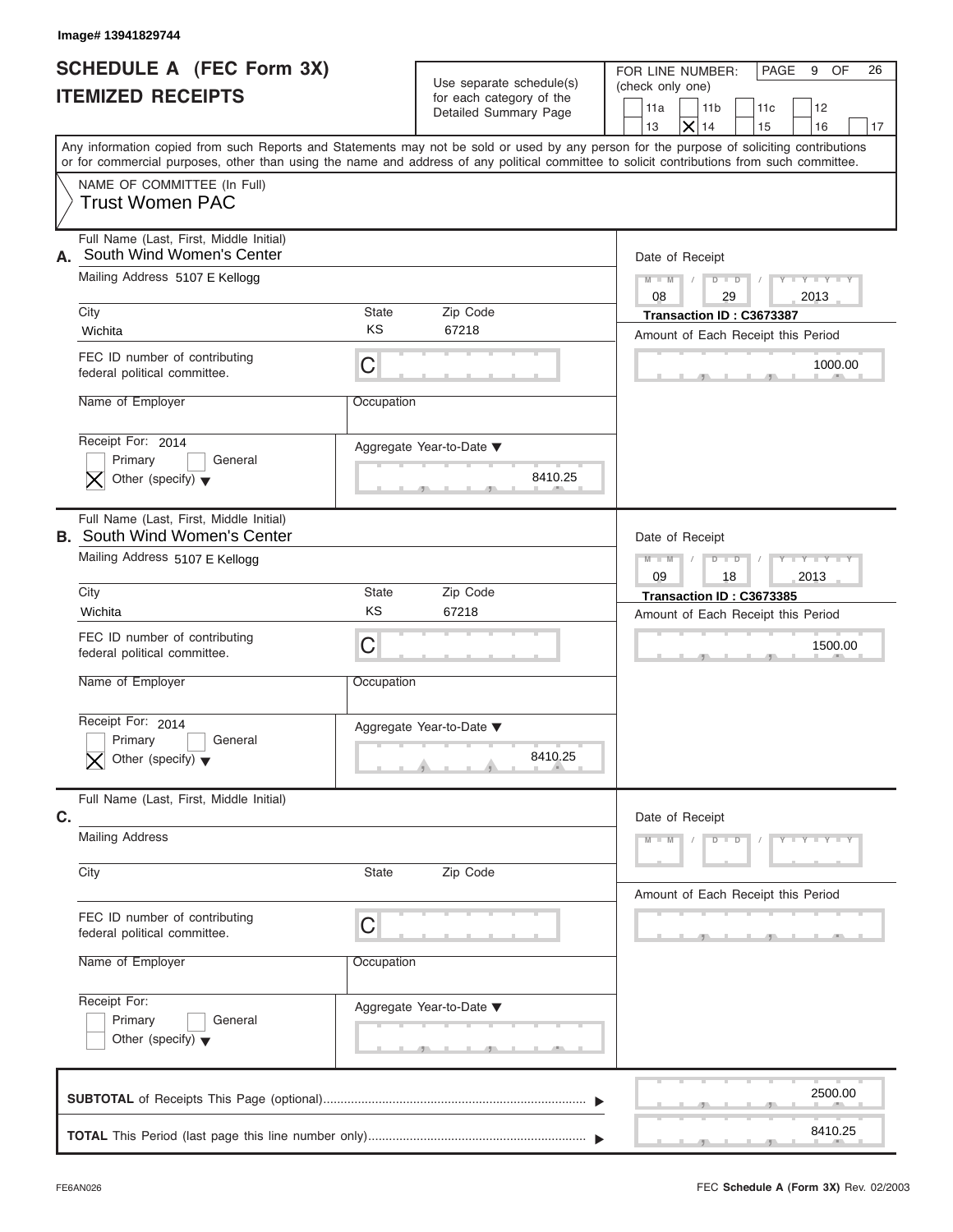| <b>SCHEDULE B</b> (FEC Form 3X)<br><b>ITEMIZED DISBURSEMENTS</b><br>Any information copied from such Reports and Statements may not be sold or used by any person for the purpose of soliciting contributions<br>or for commercial purposes, other than using the name and address of any political committee to solicit contributions from such committee.<br>NAME OF COMMITTEE (In Full)<br><b>Trust Women PAC</b><br>Full Name (Last, First, Middle Initial)<br>A. Bank of America<br>Mailing Address PO Box 25118<br>City<br>State<br>FL.<br>Tampa<br>Purpose of Disbursement<br><b>Bank Fee</b><br>Candidate Name<br>Office Sought:<br>Disbursement For: 2012<br>House<br>Senate<br>Primary<br>President<br>Other (specify) $\blacktriangledown$<br>State:<br>District:<br>Full Name (Last, First, Middle Initial)<br><b>B.</b> Bank of America<br>Mailing Address PO Box 25118<br>City<br>State<br>FL.<br>Tampa<br>Purpose of Disbursement | Use separate schedule(s)<br>for each category of the<br>Detailed Summary Page<br>Zip Code<br>33622 | FOR LINE NUMBER:<br>(check only one)<br>$\overline{X}$ 21b<br>27                   | PAGE 10 OF<br>26<br>22<br>23<br>24<br>25<br>26<br>28a<br>28 <sub>b</sub><br>29<br>28 <sub>c</sub><br>30 <sub>b</sub><br>Date of Disbursement |
|--------------------------------------------------------------------------------------------------------------------------------------------------------------------------------------------------------------------------------------------------------------------------------------------------------------------------------------------------------------------------------------------------------------------------------------------------------------------------------------------------------------------------------------------------------------------------------------------------------------------------------------------------------------------------------------------------------------------------------------------------------------------------------------------------------------------------------------------------------------------------------------------------------------------------------------------------|----------------------------------------------------------------------------------------------------|------------------------------------------------------------------------------------|----------------------------------------------------------------------------------------------------------------------------------------------|
|                                                                                                                                                                                                                                                                                                                                                                                                                                                                                                                                                                                                                                                                                                                                                                                                                                                                                                                                                  |                                                                                                    |                                                                                    |                                                                                                                                              |
|                                                                                                                                                                                                                                                                                                                                                                                                                                                                                                                                                                                                                                                                                                                                                                                                                                                                                                                                                  |                                                                                                    |                                                                                    |                                                                                                                                              |
|                                                                                                                                                                                                                                                                                                                                                                                                                                                                                                                                                                                                                                                                                                                                                                                                                                                                                                                                                  |                                                                                                    |                                                                                    |                                                                                                                                              |
|                                                                                                                                                                                                                                                                                                                                                                                                                                                                                                                                                                                                                                                                                                                                                                                                                                                                                                                                                  |                                                                                                    |                                                                                    |                                                                                                                                              |
|                                                                                                                                                                                                                                                                                                                                                                                                                                                                                                                                                                                                                                                                                                                                                                                                                                                                                                                                                  |                                                                                                    |                                                                                    | $T - Y = T - Y = T - Y$<br>$D$ $D$<br>$M - M$                                                                                                |
|                                                                                                                                                                                                                                                                                                                                                                                                                                                                                                                                                                                                                                                                                                                                                                                                                                                                                                                                                  |                                                                                                    |                                                                                    | 03<br>2013<br>09                                                                                                                             |
|                                                                                                                                                                                                                                                                                                                                                                                                                                                                                                                                                                                                                                                                                                                                                                                                                                                                                                                                                  |                                                                                                    |                                                                                    | Transaction ID: D199312                                                                                                                      |
|                                                                                                                                                                                                                                                                                                                                                                                                                                                                                                                                                                                                                                                                                                                                                                                                                                                                                                                                                  |                                                                                                    |                                                                                    | Amount of Each Disbursement this Period                                                                                                      |
|                                                                                                                                                                                                                                                                                                                                                                                                                                                                                                                                                                                                                                                                                                                                                                                                                                                                                                                                                  |                                                                                                    | Category/<br><b>Type</b>                                                           | 29.02                                                                                                                                        |
|                                                                                                                                                                                                                                                                                                                                                                                                                                                                                                                                                                                                                                                                                                                                                                                                                                                                                                                                                  | General                                                                                            |                                                                                    |                                                                                                                                              |
|                                                                                                                                                                                                                                                                                                                                                                                                                                                                                                                                                                                                                                                                                                                                                                                                                                                                                                                                                  |                                                                                                    |                                                                                    |                                                                                                                                              |
|                                                                                                                                                                                                                                                                                                                                                                                                                                                                                                                                                                                                                                                                                                                                                                                                                                                                                                                                                  |                                                                                                    |                                                                                    | Date of Disbursement                                                                                                                         |
|                                                                                                                                                                                                                                                                                                                                                                                                                                                                                                                                                                                                                                                                                                                                                                                                                                                                                                                                                  |                                                                                                    |                                                                                    | $-1 - Y - 1 - Y - 1 - Y$<br>$M - M$<br>$D$ $D$<br>2013<br>09<br>18                                                                           |
|                                                                                                                                                                                                                                                                                                                                                                                                                                                                                                                                                                                                                                                                                                                                                                                                                                                                                                                                                  | Zip Code<br>33622                                                                                  |                                                                                    | Transaction ID: D199324                                                                                                                      |
| <b>Bank Fee</b><br>Candidate Name                                                                                                                                                                                                                                                                                                                                                                                                                                                                                                                                                                                                                                                                                                                                                                                                                                                                                                                |                                                                                                    |                                                                                    | Amount of Each Disbursement this Period                                                                                                      |
|                                                                                                                                                                                                                                                                                                                                                                                                                                                                                                                                                                                                                                                                                                                                                                                                                                                                                                                                                  |                                                                                                    | Category/<br><b>Type</b>                                                           | 35.00<br>$-7$                                                                                                                                |
| Office Sought:<br>House<br>Disbursement For:<br>Senate<br>Primary<br>President<br>Other (specify)<br>State:<br>District:                                                                                                                                                                                                                                                                                                                                                                                                                                                                                                                                                                                                                                                                                                                                                                                                                         | 2012<br>General                                                                                    |                                                                                    |                                                                                                                                              |
| Full Name (Last, First, Middle Initial)                                                                                                                                                                                                                                                                                                                                                                                                                                                                                                                                                                                                                                                                                                                                                                                                                                                                                                          |                                                                                                    |                                                                                    |                                                                                                                                              |
| C. Bank of America                                                                                                                                                                                                                                                                                                                                                                                                                                                                                                                                                                                                                                                                                                                                                                                                                                                                                                                               |                                                                                                    |                                                                                    | Date of Disbursement                                                                                                                         |
| Mailing Address PO Box 25118                                                                                                                                                                                                                                                                                                                                                                                                                                                                                                                                                                                                                                                                                                                                                                                                                                                                                                                     |                                                                                                    | $T - Y$ $T - Y$ $T - Y$<br>$M - M$<br>$\overline{D}$<br>$\Box$<br>2013<br>08<br>05 |                                                                                                                                              |
| City<br>State<br>FL.<br>Tampa                                                                                                                                                                                                                                                                                                                                                                                                                                                                                                                                                                                                                                                                                                                                                                                                                                                                                                                    | Zip Code<br>33622                                                                                  |                                                                                    | Transaction ID: D199325                                                                                                                      |
| Purpose of Disbursement<br><b>Bank Fee</b><br>Candidate Name                                                                                                                                                                                                                                                                                                                                                                                                                                                                                                                                                                                                                                                                                                                                                                                                                                                                                     |                                                                                                    | Category/                                                                          | Amount of Each Disbursement this Period<br>31.93                                                                                             |
| Office Sought:<br>House<br>Disbursement For: 2012<br>Senate<br>Primary<br>President<br>Other (specify) $\blacktriangledown$<br>State:<br>District:                                                                                                                                                                                                                                                                                                                                                                                                                                                                                                                                                                                                                                                                                                                                                                                               |                                                                                                    | Type                                                                               |                                                                                                                                              |
|                                                                                                                                                                                                                                                                                                                                                                                                                                                                                                                                                                                                                                                                                                                                                                                                                                                                                                                                                  | General                                                                                            |                                                                                    |                                                                                                                                              |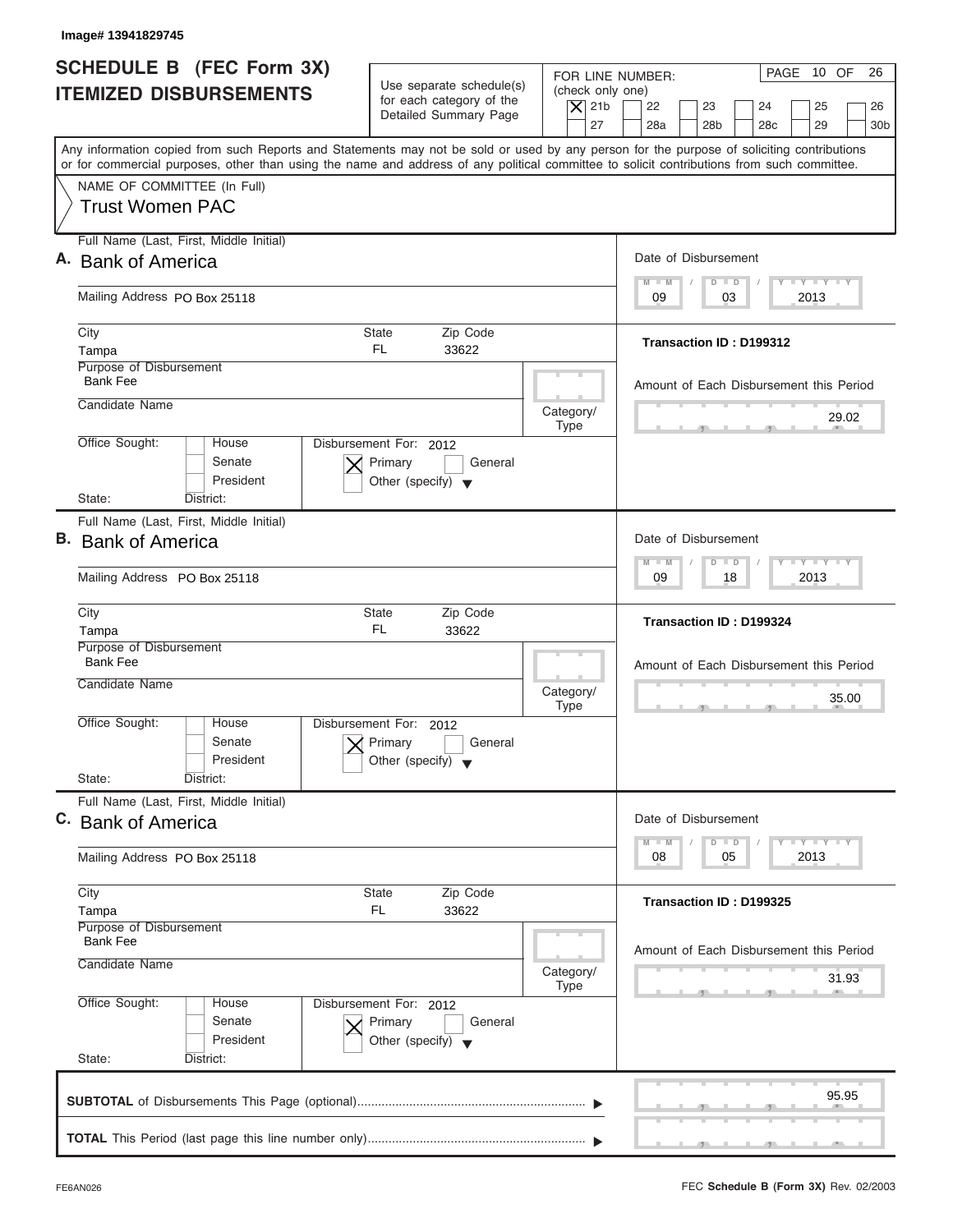| <b>SCHEDULE B</b> (FEC Form 3X)<br><b>ITEMIZED DISBURSEMENTS</b>                                                                                                                                                                                                                        | Use separate schedule(s)<br>for each category of the<br>Detailed Summary Page        | (check only one)<br>$\overline{X}$ 21b<br>27 | PAGE 11 OF<br>26<br>FOR LINE NUMBER:<br>22<br>23<br>24<br>25<br>26<br>28a<br>28 <sub>b</sub><br>29<br>28 <sub>c</sub><br>30 <sub>b</sub> |
|-----------------------------------------------------------------------------------------------------------------------------------------------------------------------------------------------------------------------------------------------------------------------------------------|--------------------------------------------------------------------------------------|----------------------------------------------|------------------------------------------------------------------------------------------------------------------------------------------|
| Any information copied from such Reports and Statements may not be sold or used by any person for the purpose of soliciting contributions<br>or for commercial purposes, other than using the name and address of any political committee to solicit contributions from such committee. |                                                                                      |                                              |                                                                                                                                          |
| NAME OF COMMITTEE (In Full)<br><b>Trust Women PAC</b>                                                                                                                                                                                                                                   |                                                                                      |                                              |                                                                                                                                          |
| Full Name (Last, First, Middle Initial)<br>A. Bank of America                                                                                                                                                                                                                           |                                                                                      |                                              | Date of Disbursement                                                                                                                     |
|                                                                                                                                                                                                                                                                                         |                                                                                      |                                              | $T - Y = T - Y = T - Y$<br>$D$ $D$<br>$M - M$                                                                                            |
| Mailing Address PO Box 25118                                                                                                                                                                                                                                                            |                                                                                      |                                              | 2013<br>08<br>26                                                                                                                         |
| City<br>Tampa                                                                                                                                                                                                                                                                           | State<br>Zip Code<br>FL.<br>33622                                                    |                                              | Transaction ID: D199346                                                                                                                  |
| Purpose of Disbursement<br><b>Bank Fee</b>                                                                                                                                                                                                                                              |                                                                                      |                                              | Amount of Each Disbursement this Period                                                                                                  |
| Candidate Name                                                                                                                                                                                                                                                                          |                                                                                      | Category/<br><b>Type</b>                     | 70.00                                                                                                                                    |
| Office Sought:<br>House<br>Senate<br>President<br>State:<br>District:                                                                                                                                                                                                                   | Disbursement For: 2012<br>Primary<br>General<br>Other (specify) $\blacktriangledown$ |                                              |                                                                                                                                          |
| Full Name (Last, First, Middle Initial)                                                                                                                                                                                                                                                 |                                                                                      |                                              |                                                                                                                                          |
| B. Bank of America                                                                                                                                                                                                                                                                      |                                                                                      |                                              | Date of Disbursement<br>$-1 - Y - 1 - Y - 1 - Y$                                                                                         |
| Mailing Address PO Box 25118                                                                                                                                                                                                                                                            |                                                                                      |                                              | $M - M$<br>$D$ $D$<br>2013<br>08<br>27                                                                                                   |
| City<br>Tampa                                                                                                                                                                                                                                                                           | Zip Code<br>State<br>FL.<br>33622                                                    |                                              | <b>Transaction ID: D199347</b>                                                                                                           |
| Purpose of Disbursement<br>Bank fee                                                                                                                                                                                                                                                     |                                                                                      |                                              | Amount of Each Disbursement this Period                                                                                                  |
| Candidate Name                                                                                                                                                                                                                                                                          |                                                                                      | Category/<br><b>Type</b>                     | 35.00<br>$-7$                                                                                                                            |
| Office Sought:<br>House<br>Senate<br>President<br>State:                                                                                                                                                                                                                                | Disbursement For:<br>2012<br>Primary<br>General<br>Other (specify)                   |                                              |                                                                                                                                          |
| District:<br>Full Name (Last, First, Middle Initial)                                                                                                                                                                                                                                    |                                                                                      |                                              |                                                                                                                                          |
| C. Bank of America                                                                                                                                                                                                                                                                      |                                                                                      |                                              | Date of Disbursement                                                                                                                     |
| Mailing Address PO Box 25118                                                                                                                                                                                                                                                            |                                                                                      |                                              | $T - Y$ $T - Y$<br>$M - M$<br>D<br>$\Box$<br>2013<br>08<br>29                                                                            |
| City<br>Tampa                                                                                                                                                                                                                                                                           | Zip Code<br>State<br>FL.<br>33622                                                    |                                              | Transaction ID: D199348                                                                                                                  |
| Purpose of Disbursement<br><b>Bank FEe</b><br>Candidate Name                                                                                                                                                                                                                            |                                                                                      | Category/                                    | Amount of Each Disbursement this Period<br>70.00                                                                                         |
| Office Sought:<br>House<br>Senate<br>President<br>State:<br>District:                                                                                                                                                                                                                   | Disbursement For: 2012<br>Primary<br>General<br>Other (specify) $\blacktriangledown$ | Type                                         |                                                                                                                                          |
|                                                                                                                                                                                                                                                                                         |                                                                                      |                                              | 175.00                                                                                                                                   |

ı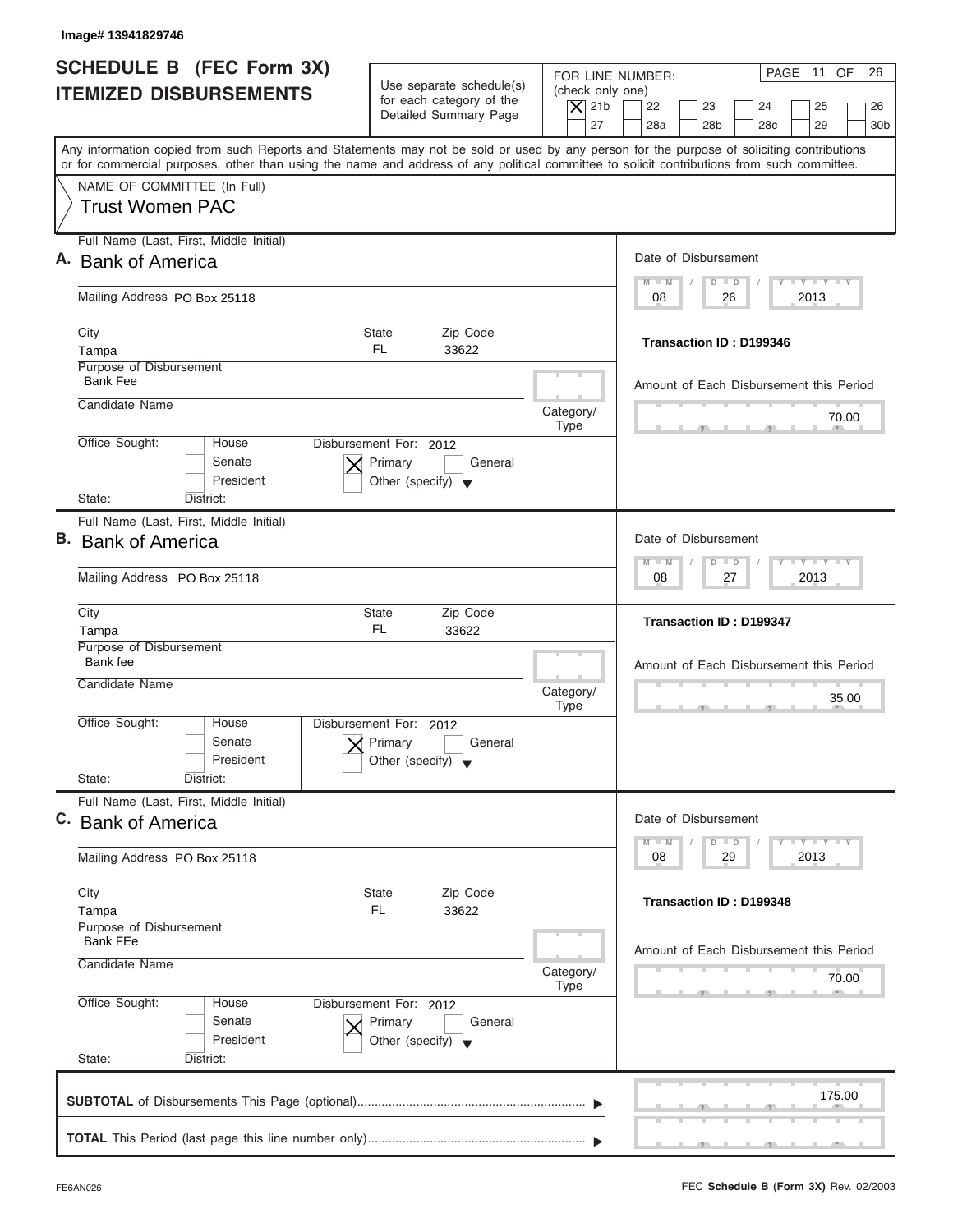| Image# 13941829747                                                                                                                                                                                                                                                                      |                                                                                      |                                                                  |                                                                                                                                    |
|-----------------------------------------------------------------------------------------------------------------------------------------------------------------------------------------------------------------------------------------------------------------------------------------|--------------------------------------------------------------------------------------|------------------------------------------------------------------|------------------------------------------------------------------------------------------------------------------------------------|
| <b>SCHEDULE B</b> (FEC Form 3X)<br><b>ITEMIZED DISBURSEMENTS</b>                                                                                                                                                                                                                        | Use separate schedule(s)<br>for each category of the<br>Detailed Summary Page        | FOR LINE NUMBER:<br>(check only one)<br>$ \mathsf{X} $ 21b<br>27 | PAGE 12 OF<br>26<br>22<br>23<br>24<br>25<br>26<br>28a<br>28 <sub>b</sub><br>28 <sub>c</sub><br>29<br>30 <sub>b</sub>               |
| Any information copied from such Reports and Statements may not be sold or used by any person for the purpose of soliciting contributions<br>or for commercial purposes, other than using the name and address of any political committee to solicit contributions from such committee. |                                                                                      |                                                                  |                                                                                                                                    |
| NAME OF COMMITTEE (In Full)<br><b>Trust Women PAC</b>                                                                                                                                                                                                                                   |                                                                                      |                                                                  |                                                                                                                                    |
| Full Name (Last, First, Middle Initial)<br>A. Bank of America                                                                                                                                                                                                                           |                                                                                      |                                                                  | Date of Disbursement                                                                                                               |
| Mailing Address PO Box 25118                                                                                                                                                                                                                                                            |                                                                                      |                                                                  | $\mathbf{I} \mathbf{Y} \mathbf{I} \mathbf{Y}$<br>$D$ $D$<br>$M - M$<br>07<br>2013<br>03                                            |
| City<br>Tampa                                                                                                                                                                                                                                                                           | State<br>Zip Code<br><b>FL</b><br>33622                                              |                                                                  | Transaction ID: D199462                                                                                                            |
| Purpose of Disbursement<br><b>Bank Fee</b>                                                                                                                                                                                                                                              |                                                                                      |                                                                  | Amount of Each Disbursement this Period                                                                                            |
| Candidate Name                                                                                                                                                                                                                                                                          |                                                                                      | Category/<br><b>Type</b>                                         | 31.12                                                                                                                              |
| Office Sought:<br>House<br>Senate<br>President<br>State:<br>District:                                                                                                                                                                                                                   | Disbursement For: 2012<br>Primary<br>General<br>Other (specify) $\blacktriangledown$ |                                                                  |                                                                                                                                    |
| Full Name (Last, First, Middle Initial)                                                                                                                                                                                                                                                 |                                                                                      |                                                                  |                                                                                                                                    |
| <b>B.</b> Courtyard Marriott                                                                                                                                                                                                                                                            |                                                                                      |                                                                  | Date of Disbursement                                                                                                               |
| Mailing Address 2700 Little Rock Road                                                                                                                                                                                                                                                   |                                                                                      |                                                                  | $-1 - Y - 1 - Y - 1 - Y$<br>$M - M$<br>$\Box$<br>$\overline{D}$<br>2013<br>08<br>01                                                |
| City<br>Charlotte                                                                                                                                                                                                                                                                       | Zip Code<br><b>State</b><br><b>NC</b><br>28214                                       |                                                                  | <b>Transaction ID: D199327</b>                                                                                                     |
| Purpose of Disbursement<br>Hotel<br>Candidate Name                                                                                                                                                                                                                                      |                                                                                      | Category/<br><b>Type</b>                                         | Amount of Each Disbursement this Period<br>298.22                                                                                  |
| Office Sought:<br>House<br>Senate<br>President<br>State:<br>District:                                                                                                                                                                                                                   | Disbursement For:<br>2012<br>Primary<br>General<br>Other (specify)                   |                                                                  | __                                                                                                                                 |
| Full Name (Last, First, Middle Initial)<br>C. Dillons Marketplace                                                                                                                                                                                                                       |                                                                                      |                                                                  | Date of Disbursement                                                                                                               |
| Mailing Address 7707 E. Central                                                                                                                                                                                                                                                         |                                                                                      |                                                                  | $\mathbf{I} \mathbf{Y}$ $\mathbf{I} \mathbf{Y}$ $\mathbf{I} \mathbf{Y}$<br>$M - M$<br>$\overline{D}$<br>$\Box$<br>2013<br>08<br>01 |
| City<br>Wichita                                                                                                                                                                                                                                                                         | Zip Code<br>State<br>ΚS<br>67206                                                     |                                                                  | <b>Transaction ID: D199328</b>                                                                                                     |
| Purpose of Disbursement<br><b>Office Supplies</b><br>Candidate Name                                                                                                                                                                                                                     |                                                                                      | Amount of Each Disbursement this Period                          |                                                                                                                                    |
|                                                                                                                                                                                                                                                                                         |                                                                                      | Category/<br><b>Type</b>                                         | 67.46                                                                                                                              |
| Office Sought:<br>House<br>Senate<br>President<br>State:<br>District:                                                                                                                                                                                                                   | Disbursement For: 2012<br>Primary<br>General<br>Other (specify) $\blacktriangledown$ |                                                                  |                                                                                                                                    |
|                                                                                                                                                                                                                                                                                         |                                                                                      |                                                                  | 396.80                                                                                                                             |
|                                                                                                                                                                                                                                                                                         |                                                                                      |                                                                  |                                                                                                                                    |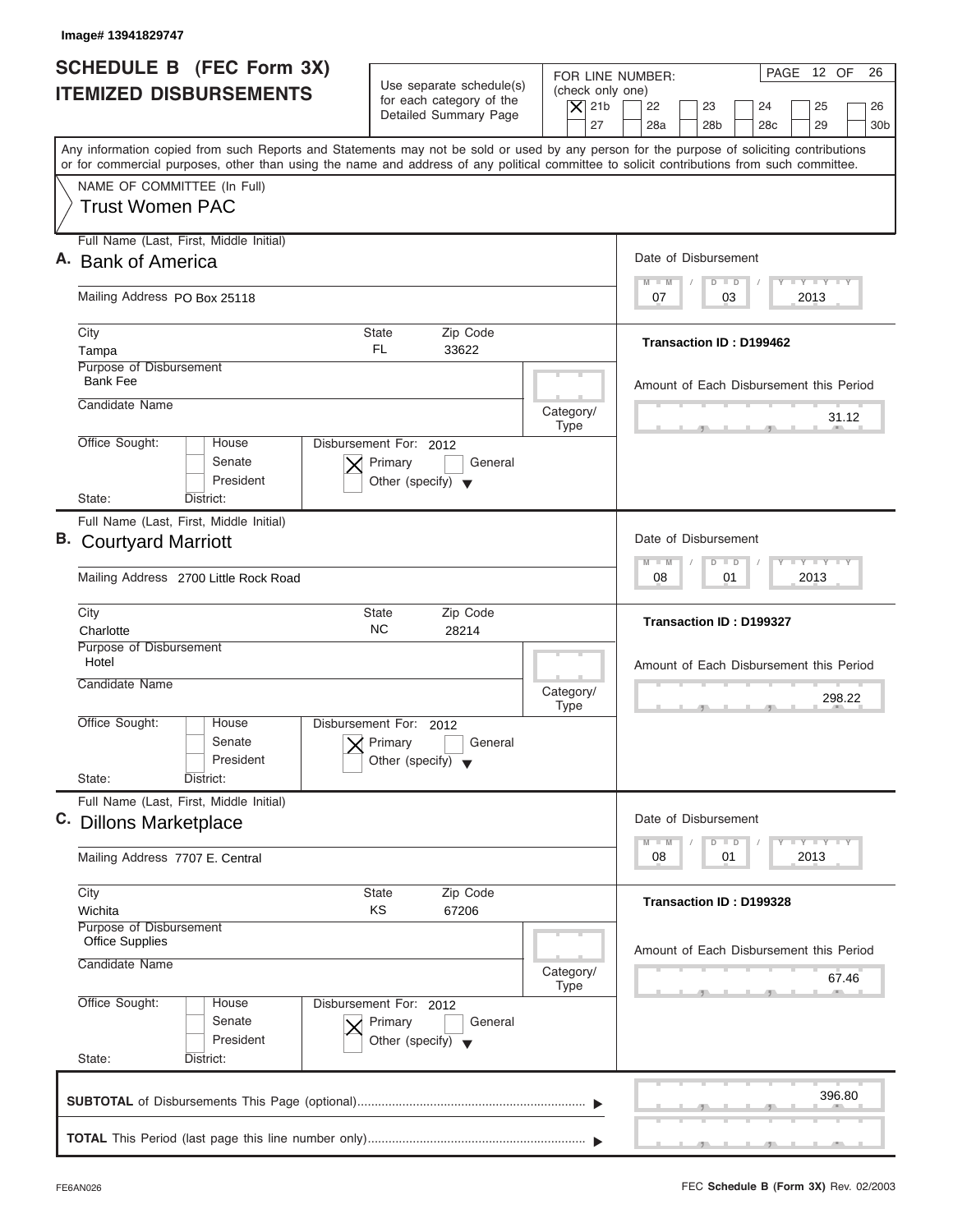| Image# 13941829748                                                                                                                                                                                                                                                                      |                                                                                      |                                                                  |                                                                                                                      |
|-----------------------------------------------------------------------------------------------------------------------------------------------------------------------------------------------------------------------------------------------------------------------------------------|--------------------------------------------------------------------------------------|------------------------------------------------------------------|----------------------------------------------------------------------------------------------------------------------|
| SCHEDULE B (FEC Form 3X)<br><b>ITEMIZED DISBURSEMENTS</b>                                                                                                                                                                                                                               | Use separate schedule(s)<br>for each category of the<br>Detailed Summary Page        | FOR LINE NUMBER:<br>(check only one)<br>$\overline{X}$ 21b<br>27 | PAGE 13 OF<br>26<br>22<br>23<br>24<br>25<br>26<br>28a<br>28 <sub>b</sub><br>28 <sub>c</sub><br>29<br>30 <sub>b</sub> |
| Any information copied from such Reports and Statements may not be sold or used by any person for the purpose of soliciting contributions<br>or for commercial purposes, other than using the name and address of any political committee to solicit contributions from such committee. |                                                                                      |                                                                  |                                                                                                                      |
| NAME OF COMMITTEE (In Full)<br><b>Trust Women PAC</b>                                                                                                                                                                                                                                   |                                                                                      |                                                                  |                                                                                                                      |
| Full Name (Last, First, Middle Initial)                                                                                                                                                                                                                                                 |                                                                                      |                                                                  | Date of Disbursement                                                                                                 |
| A. Dillons Marketplace                                                                                                                                                                                                                                                                  |                                                                                      |                                                                  | $T - Y = T - Y = T - Y$<br>$M - M$<br>$D$ $D$                                                                        |
| Mailing Address 7707 E. Central                                                                                                                                                                                                                                                         |                                                                                      |                                                                  | 09<br>2013<br>08                                                                                                     |
| City<br>Wichita                                                                                                                                                                                                                                                                         | Zip Code<br><b>State</b><br>KS<br>67206                                              |                                                                  | Transaction ID: D199334                                                                                              |
| Purpose of Disbursement<br><b>Office Supplies</b>                                                                                                                                                                                                                                       |                                                                                      |                                                                  | Amount of Each Disbursement this Period                                                                              |
| Candidate Name                                                                                                                                                                                                                                                                          |                                                                                      | Category/<br><b>Type</b>                                         | 30.30                                                                                                                |
| Office Sought:<br>House<br>Senate<br>President                                                                                                                                                                                                                                          | Disbursement For: 2012<br>Primary<br>General<br>Other (specify) $\blacktriangledown$ |                                                                  |                                                                                                                      |
| State:<br>District:<br>Full Name (Last, First, Middle Initial)                                                                                                                                                                                                                          |                                                                                      |                                                                  |                                                                                                                      |
| <b>B.</b> Dillons Marketplace                                                                                                                                                                                                                                                           |                                                                                      |                                                                  | Date of Disbursement                                                                                                 |
| Mailing Address 7707 E. Central                                                                                                                                                                                                                                                         |                                                                                      |                                                                  | <b>LEYTEY LEY</b><br>$M - M$<br>$\overline{D}$<br>$\Box$<br>19<br>2013<br>09                                         |
| City<br>Wichita                                                                                                                                                                                                                                                                         | Zip Code<br><b>State</b><br>KS<br>67206                                              |                                                                  | Transaction ID: D199316                                                                                              |
| Purpose of Disbursement<br><b>Office Supplies</b>                                                                                                                                                                                                                                       |                                                                                      |                                                                  | Amount of Each Disbursement this Period                                                                              |
| Candidate Name                                                                                                                                                                                                                                                                          |                                                                                      | Category/<br><b>Type</b>                                         | 15.19                                                                                                                |
| Office Sought:<br>House<br>Senate<br>President                                                                                                                                                                                                                                          | Disbursement For: 2012<br>Primary<br>General<br>Other (specify)                      |                                                                  |                                                                                                                      |
| State:<br>District:<br>Full Name (Last, First, Middle Initial)                                                                                                                                                                                                                          |                                                                                      |                                                                  |                                                                                                                      |
| C. Dillons Marketplace                                                                                                                                                                                                                                                                  |                                                                                      |                                                                  | Date of Disbursement<br>$T - Y = T - Y = T - Y$<br>$M - M$<br>D<br>$\Box$                                            |
| Mailing Address 7707 E. Central                                                                                                                                                                                                                                                         |                                                                                      |                                                                  | 2013<br>08<br>28                                                                                                     |
| City<br>Wichita                                                                                                                                                                                                                                                                         | Zip Code<br><b>State</b><br>ΚS<br>67206                                              |                                                                  | <b>Transaction ID: D199341</b>                                                                                       |
| Purpose of Disbursement<br><b>Office Supplies</b>                                                                                                                                                                                                                                       |                                                                                      |                                                                  | Amount of Each Disbursement this Period                                                                              |
| Candidate Name                                                                                                                                                                                                                                                                          |                                                                                      | Category/<br><b>Type</b>                                         | 13.86                                                                                                                |
| Office Sought:<br>House<br>Senate<br>President                                                                                                                                                                                                                                          | Disbursement For: 2012<br>Primary<br>General<br>Other (specify) $\blacktriangledown$ |                                                                  |                                                                                                                      |
| State:<br>District:                                                                                                                                                                                                                                                                     |                                                                                      |                                                                  |                                                                                                                      |
|                                                                                                                                                                                                                                                                                         |                                                                                      |                                                                  | 59.35                                                                                                                |
|                                                                                                                                                                                                                                                                                         |                                                                                      |                                                                  |                                                                                                                      |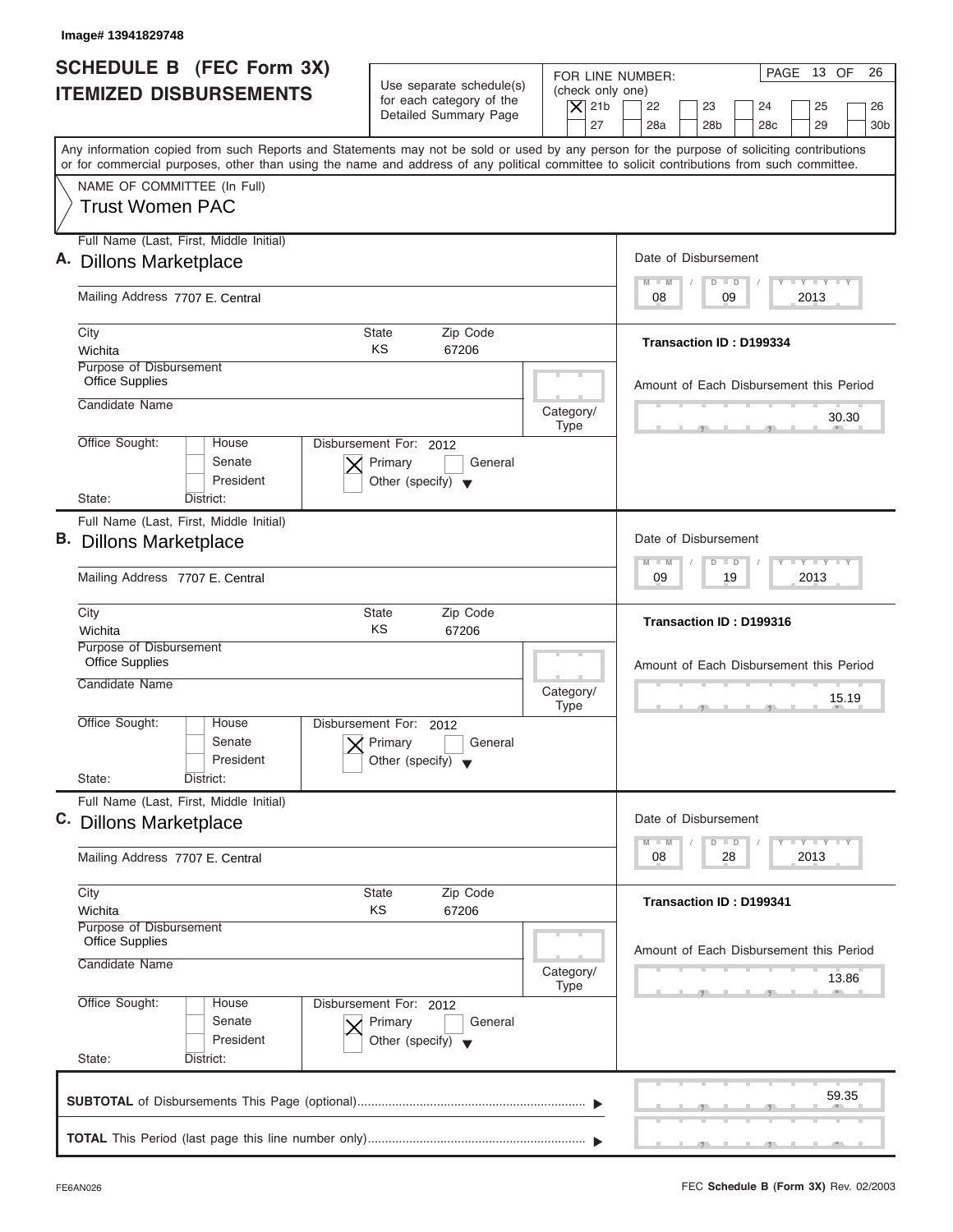| Image# 13941829749                                                                                                                                                                                                                                                                      |                                                                                      |                                                                  |                                                                                                                                 |
|-----------------------------------------------------------------------------------------------------------------------------------------------------------------------------------------------------------------------------------------------------------------------------------------|--------------------------------------------------------------------------------------|------------------------------------------------------------------|---------------------------------------------------------------------------------------------------------------------------------|
| <b>SCHEDULE B (FEC Form 3X)</b><br><b>ITEMIZED DISBURSEMENTS</b>                                                                                                                                                                                                                        | Use separate schedule(s)<br>for each category of the<br>Detailed Summary Page        | FOR LINE NUMBER:<br>(check only one)<br>$\vert$ $\chi$ 21b<br>27 | PAGE 14 OF<br>26<br>22<br>23<br>24<br>25<br>26<br>28a<br>28 <sub>b</sub><br>28 <sub>c</sub><br>29<br>30 <sub>b</sub>            |
| Any information copied from such Reports and Statements may not be sold or used by any person for the purpose of soliciting contributions<br>or for commercial purposes, other than using the name and address of any political committee to solicit contributions from such committee. |                                                                                      |                                                                  |                                                                                                                                 |
| NAME OF COMMITTEE (In Full)<br><b>Trust Women PAC</b>                                                                                                                                                                                                                                   |                                                                                      |                                                                  |                                                                                                                                 |
| Full Name (Last, First, Middle Initial)<br>A. Dillons Marketplace                                                                                                                                                                                                                       |                                                                                      |                                                                  | Date of Disbursement                                                                                                            |
| Mailing Address 7707 E. Central                                                                                                                                                                                                                                                         |                                                                                      |                                                                  | $L - Y = L - Y = L - Y$<br>$M - M$<br>$\Box$<br>$\Box$<br>07<br>12<br>2013                                                      |
| City<br>Wichita                                                                                                                                                                                                                                                                         | Zip Code<br><b>State</b><br>KS<br>67206                                              |                                                                  | <b>Transaction ID: D199484</b>                                                                                                  |
| Purpose of Disbursement<br>Office supplies<br>Candidate Name                                                                                                                                                                                                                            |                                                                                      | Category/                                                        | Amount of Each Disbursement this Period<br>15.03                                                                                |
| Office Sought:<br>House<br>Senate<br>President<br>State:<br>District:                                                                                                                                                                                                                   | Disbursement For: 2012<br>Primary<br>General<br>Other (specify) $\blacktriangledown$ | <b>Type</b>                                                      |                                                                                                                                 |
| Full Name (Last, First, Middle Initial)<br><b>B.</b> Dillons Marketplace                                                                                                                                                                                                                |                                                                                      |                                                                  | Date of Disbursement<br>$-1 - Y - 1 - Y - 1 - Y$<br>$\Box$<br>$M - M$<br>$\overline{D}$                                         |
| Mailing Address 7707 E. Central                                                                                                                                                                                                                                                         |                                                                                      |                                                                  | 29<br>2013<br>07                                                                                                                |
| City<br>Wichita                                                                                                                                                                                                                                                                         | Zip Code<br><b>State</b><br>KS<br>67206                                              |                                                                  | Transaction ID: D199498                                                                                                         |
| Purpose of Disbursement<br><b>Office Supplies</b><br>Candidate Name                                                                                                                                                                                                                     |                                                                                      | Category/<br><b>Type</b>                                         | Amount of Each Disbursement this Period<br>27.42                                                                                |
| Office Sought:<br>House<br>Senate<br>President<br>State:<br>District:                                                                                                                                                                                                                   | Disbursement For:<br>2012<br>Primary<br>General<br>Other (specify)                   |                                                                  |                                                                                                                                 |
| Full Name (Last, First, Middle Initial)<br>C. Federal Election Commission                                                                                                                                                                                                               |                                                                                      |                                                                  | Date of Disbursement<br>$\mathbf{I}$ $\mathbf{Y}$ $\mathbf{I}$ $\mathbf{Y}$ $\mathbf{I}$ $\mathbf{Y}$<br>$M - M$<br>D<br>$\Box$ |
| Mailing Address 999 E Street, NW Washington, DC 20                                                                                                                                                                                                                                      |                                                                                      |                                                                  | 2013<br>07<br>19                                                                                                                |
| City<br>Washington<br>Purpose of Disbursement                                                                                                                                                                                                                                           | Zip Code<br>State<br>DC<br>20463                                                     |                                                                  | <b>Transaction ID: D199501</b>                                                                                                  |
| Fee<br>Candidate Name                                                                                                                                                                                                                                                                   |                                                                                      | Category/<br><b>Type</b>                                         | Amount of Each Disbursement this Period<br>1000.00                                                                              |
| Office Sought:<br>House<br>Senate<br>President<br>State:<br>District:                                                                                                                                                                                                                   | Disbursement For: 2012<br>Primary<br>General<br>Other (specify) $\blacktriangledown$ |                                                                  |                                                                                                                                 |
|                                                                                                                                                                                                                                                                                         |                                                                                      |                                                                  | 1042.45                                                                                                                         |
|                                                                                                                                                                                                                                                                                         |                                                                                      |                                                                  |                                                                                                                                 |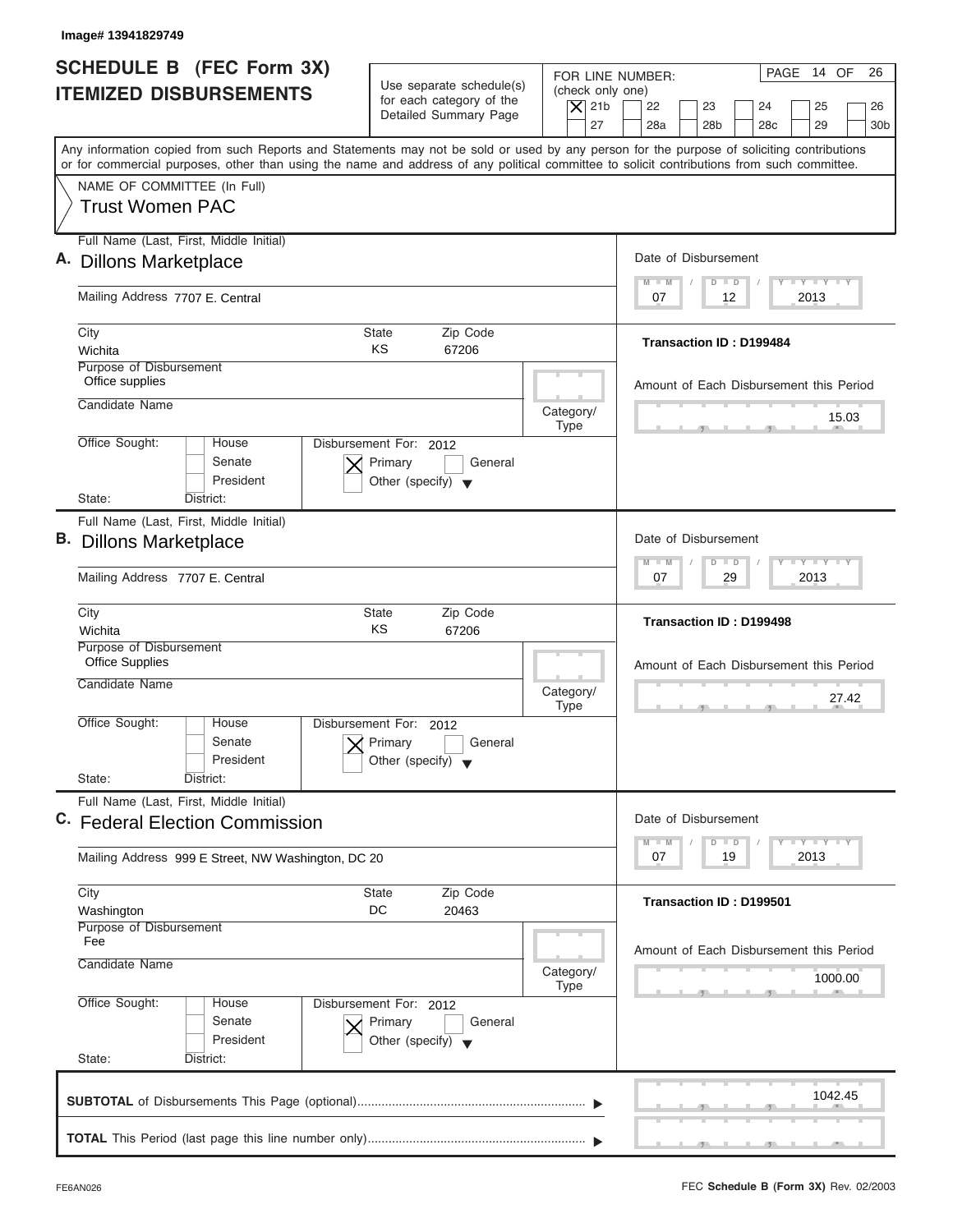| Image# 13941829750                                                                                                                                                                                                                                                                      |                                                                                                     |                                                                                                                                                                                          |
|-----------------------------------------------------------------------------------------------------------------------------------------------------------------------------------------------------------------------------------------------------------------------------------------|-----------------------------------------------------------------------------------------------------|------------------------------------------------------------------------------------------------------------------------------------------------------------------------------------------|
| <b>SCHEDULE B</b> (FEC Form 3X)<br><b>ITEMIZED DISBURSEMENTS</b>                                                                                                                                                                                                                        | Use separate schedule(s)<br>for each category of the<br>Detailed Summary Page                       | PAGE 15 OF<br>26<br>FOR LINE NUMBER:<br>(check only one)<br>$\vert$ $\chi$ 21b<br>22<br>23<br>24<br>25<br>26<br>27<br>28a<br>28 <sub>b</sub><br>29<br>28 <sub>c</sub><br>30 <sub>b</sub> |
| Any information copied from such Reports and Statements may not be sold or used by any person for the purpose of soliciting contributions<br>or for commercial purposes, other than using the name and address of any political committee to solicit contributions from such committee. |                                                                                                     |                                                                                                                                                                                          |
| NAME OF COMMITTEE (In Full)<br><b>Trust Women PAC</b>                                                                                                                                                                                                                                   |                                                                                                     |                                                                                                                                                                                          |
| Full Name (Last, First, Middle Initial)<br>A. Federal Elections Commission                                                                                                                                                                                                              |                                                                                                     | Date of Disbursement                                                                                                                                                                     |
| Mailing Address 999 E Street, NW Washington, DC 20                                                                                                                                                                                                                                      |                                                                                                     | $T - Y = T - Y = T - Y$<br>$D$ $D$<br>$M - M$<br>2013<br>09<br>17                                                                                                                        |
| City<br>Washington                                                                                                                                                                                                                                                                      | Zip Code<br>State<br>DC<br>20463                                                                    | Transaction ID: D199323                                                                                                                                                                  |
| Purpose of Disbursement<br>Fee<br>Candidate Name                                                                                                                                                                                                                                        | Category/                                                                                           | Amount of Each Disbursement this Period<br>1000.00                                                                                                                                       |
| Office Sought:<br>House<br>Senate<br>President<br>State:<br>District:                                                                                                                                                                                                                   | <b>Type</b><br>Disbursement For: 2012<br>Primary<br>General<br>Other (specify) $\blacktriangledown$ |                                                                                                                                                                                          |
| Full Name (Last, First, Middle Initial)<br>B. Federal Elections Commission<br>Mailing Address 999 E Street, NW Washington, DC 20                                                                                                                                                        |                                                                                                     | Date of Disbursement<br><b>LY LY LY</b><br>$\Box$<br>$M - M$<br>$\overline{D}$<br>2013<br>08<br>23                                                                                       |
| City<br>Washington                                                                                                                                                                                                                                                                      | Zip Code<br><b>State</b><br>DC<br>20463                                                             | Transaction ID: D199351                                                                                                                                                                  |
| Purpose of Disbursement<br>Fee<br>Candidate Name                                                                                                                                                                                                                                        | Category/<br><b>Type</b>                                                                            | Amount of Each Disbursement this Period<br>1000.00<br>- 51                                                                                                                               |
| Office Sought:<br>House<br>Senate<br>President<br>State:<br>District:                                                                                                                                                                                                                   | Disbursement For:<br>2012<br>Primary<br>General<br>Other (specify)                                  |                                                                                                                                                                                          |
| Full Name (Last, First, Middle Initial)<br>C. FedEx                                                                                                                                                                                                                                     |                                                                                                     | Date of Disbursement<br>$T - Y$ $T - Y$<br>$M - M$<br>$\Box$<br>D                                                                                                                        |
| Mailing Address 3620 Hacks Cross Rd                                                                                                                                                                                                                                                     |                                                                                                     | 2013<br>08<br>26                                                                                                                                                                         |
| City<br>Memphis                                                                                                                                                                                                                                                                         | Zip Code<br><b>State</b><br>TN<br>38125                                                             | Transaction ID: D199340                                                                                                                                                                  |
| Purpose of Disbursement<br>Shipping<br>Candidate Name                                                                                                                                                                                                                                   | Category/                                                                                           | Amount of Each Disbursement this Period<br>19.10                                                                                                                                         |
| Office Sought:<br>House<br>Senate<br>President<br>State:<br>District:                                                                                                                                                                                                                   | <b>Type</b><br>Disbursement For: 2012<br>Primary<br>General<br>Other (specify) $\blacktriangledown$ |                                                                                                                                                                                          |
|                                                                                                                                                                                                                                                                                         |                                                                                                     | 2019.10                                                                                                                                                                                  |
|                                                                                                                                                                                                                                                                                         |                                                                                                     |                                                                                                                                                                                          |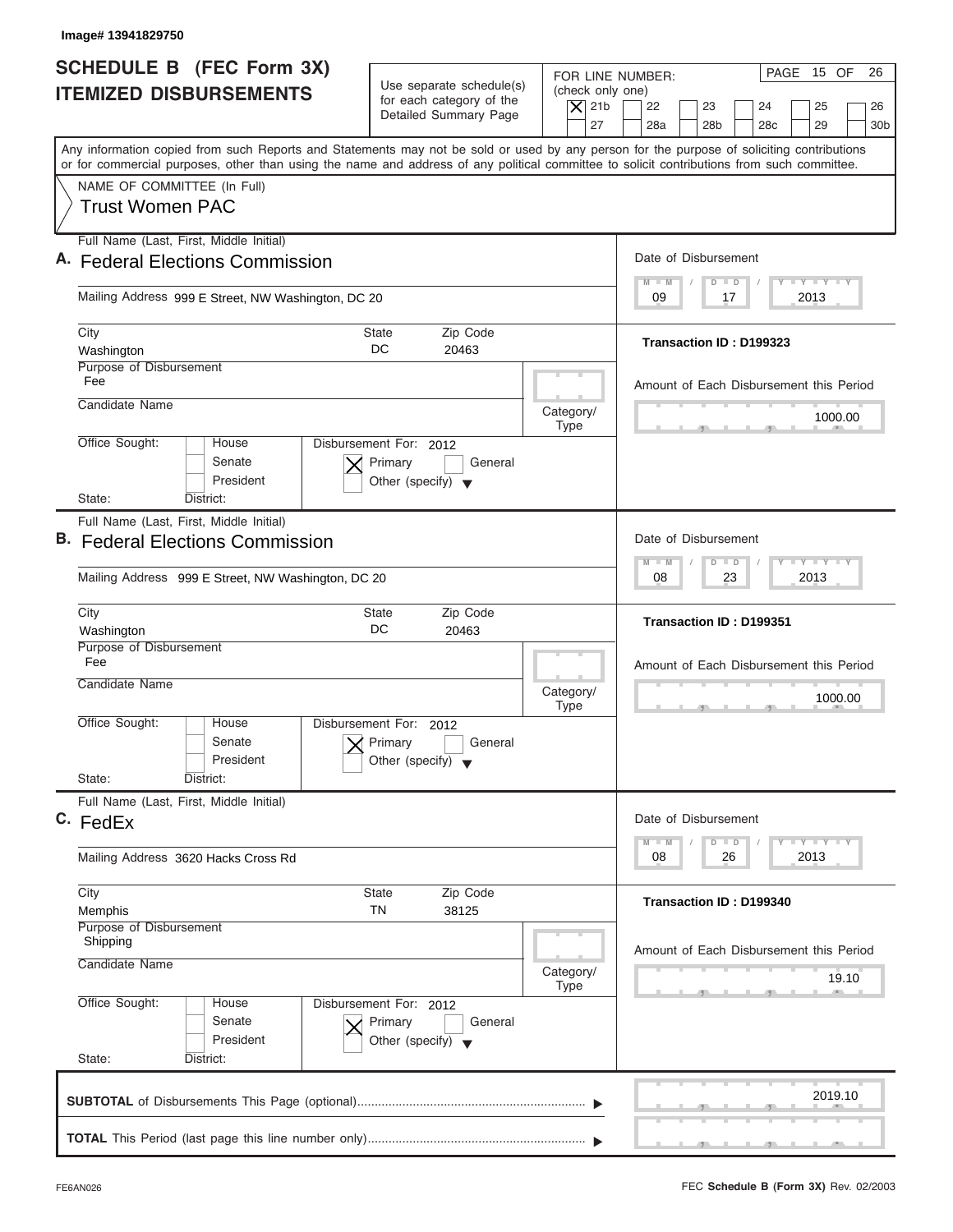| Image# 13941829751                                                                                                                         |                                                      |                                                            |                                                                                                                                           |
|--------------------------------------------------------------------------------------------------------------------------------------------|------------------------------------------------------|------------------------------------------------------------|-------------------------------------------------------------------------------------------------------------------------------------------|
| <b>SCHEDULE B</b> (FEC Form 3X)<br><b>ITEMIZED DISBURSEMENTS</b>                                                                           | Use separate schedule(s)<br>for each category of the | FOR LINE NUMBER:<br>(check only one)<br>$ \mathsf{X} $ 21b | PAGE 16 OF<br>26<br>22<br>23<br>24<br>25<br>26                                                                                            |
|                                                                                                                                            | Detailed Summary Page                                | 27                                                         | 28a<br>28 <sub>b</sub><br>28 <sub>c</sub><br>29<br>30 <sub>b</sub>                                                                        |
| or for commercial purposes, other than using the name and address of any political committee to solicit contributions from such committee. |                                                      |                                                            | Any information copied from such Reports and Statements may not be sold or used by any person for the purpose of soliciting contributions |
| NAME OF COMMITTEE (In Full)                                                                                                                |                                                      |                                                            |                                                                                                                                           |
| <b>Trust Women PAC</b>                                                                                                                     |                                                      |                                                            |                                                                                                                                           |
| Full Name (Last, First, Middle Initial)                                                                                                    |                                                      |                                                            | Date of Disbursement                                                                                                                      |
| A. FedEx                                                                                                                                   |                                                      |                                                            | $\mathbf{I} \mathbf{Y} \mathbf{I} \mathbf{Y}$<br>$M - M$<br>$D$ $D$                                                                       |
| Mailing Address 3620 Hacks Cross Rd                                                                                                        |                                                      |                                                            | 2013<br>07<br>05                                                                                                                          |
| City                                                                                                                                       | <b>State</b><br>Zip Code                             |                                                            | <b>Transaction ID: D199467</b>                                                                                                            |
| Memphis<br><b>Purpose of Disbursement</b>                                                                                                  | <b>TN</b><br>38125                                   |                                                            |                                                                                                                                           |
| Shipping                                                                                                                                   |                                                      |                                                            | Amount of Each Disbursement this Period                                                                                                   |
| Candidate Name                                                                                                                             |                                                      | Category/                                                  | 33.21                                                                                                                                     |
| Office Sought:<br>House                                                                                                                    | Disbursement For: 2012                               | <b>Type</b>                                                |                                                                                                                                           |
| Senate                                                                                                                                     | Primary<br>General                                   |                                                            |                                                                                                                                           |
| President                                                                                                                                  | Other (specify) $\blacktriangledown$                 |                                                            |                                                                                                                                           |
| State:<br>District:                                                                                                                        |                                                      |                                                            |                                                                                                                                           |
| Full Name (Last, First, Middle Initial)<br>B. GoDaddy.com                                                                                  |                                                      |                                                            | Date of Disbursement                                                                                                                      |
|                                                                                                                                            |                                                      |                                                            | $-1 - Y - 1 - Y - 1 - Y$<br>$M - M$<br>$\Box$<br>$\Box$                                                                                   |
| Mailing Address 14455 N. Hayden Rd., Ste. 219 Scott                                                                                        |                                                      |                                                            | 2013<br>08<br>06                                                                                                                          |
| City<br>Scottsdale                                                                                                                         | Zip Code<br>State<br>AZ<br>85260                     |                                                            | Transaction ID: D199345                                                                                                                   |
| Purpose of Disbursement                                                                                                                    |                                                      |                                                            |                                                                                                                                           |
| <b>WEb Hosting</b>                                                                                                                         |                                                      |                                                            | Amount of Each Disbursement this Period                                                                                                   |
| Candidate Name                                                                                                                             |                                                      | Category/                                                  | 14.99                                                                                                                                     |
| Office Sought:<br>House                                                                                                                    | Disbursement For:<br>2012                            | <b>Type</b>                                                | $7^{\circ}$                                                                                                                               |
| Senate                                                                                                                                     | Primary<br>General                                   |                                                            |                                                                                                                                           |
| President<br>State:<br>District:                                                                                                           | Other (specify)                                      |                                                            |                                                                                                                                           |
| Full Name (Last, First, Middle Initial)                                                                                                    |                                                      |                                                            |                                                                                                                                           |
| C. GoDaddy.com                                                                                                                             |                                                      |                                                            | Date of Disbursement                                                                                                                      |
|                                                                                                                                            |                                                      |                                                            | $\mathbf{I}$ $\mathbf{Y}$ $\mathbf{I}$ $\mathbf{Y}$ $\mathbf{I}$ $\mathbf{Y}$<br>$M - M$<br>D<br>$\Box$<br>2013<br>09<br>06               |
| Mailing Address 14455 N. Hayden Rd., Ste. 219 Scott                                                                                        |                                                      |                                                            |                                                                                                                                           |
| City                                                                                                                                       | Zip Code<br><b>State</b>                             |                                                            | Transaction ID: D199319                                                                                                                   |
| Scottsdale<br>Purpose of Disbursement                                                                                                      | AZ<br>85260                                          |                                                            |                                                                                                                                           |
| Web Hosting                                                                                                                                |                                                      |                                                            | Amount of Each Disbursement this Period                                                                                                   |
| Candidate Name                                                                                                                             |                                                      | Category/                                                  | 14.99                                                                                                                                     |
| Office Sought:<br>House                                                                                                                    | Disbursement For: 2012                               | <b>Type</b>                                                |                                                                                                                                           |
| Senate                                                                                                                                     | Primary<br>General                                   |                                                            |                                                                                                                                           |
| President                                                                                                                                  | Other (specify) $\blacktriangledown$                 |                                                            |                                                                                                                                           |
| State:<br>District:                                                                                                                        |                                                      |                                                            |                                                                                                                                           |
|                                                                                                                                            |                                                      |                                                            | 63.19                                                                                                                                     |
|                                                                                                                                            |                                                      |                                                            |                                                                                                                                           |
|                                                                                                                                            |                                                      |                                                            |                                                                                                                                           |
|                                                                                                                                            |                                                      |                                                            |                                                                                                                                           |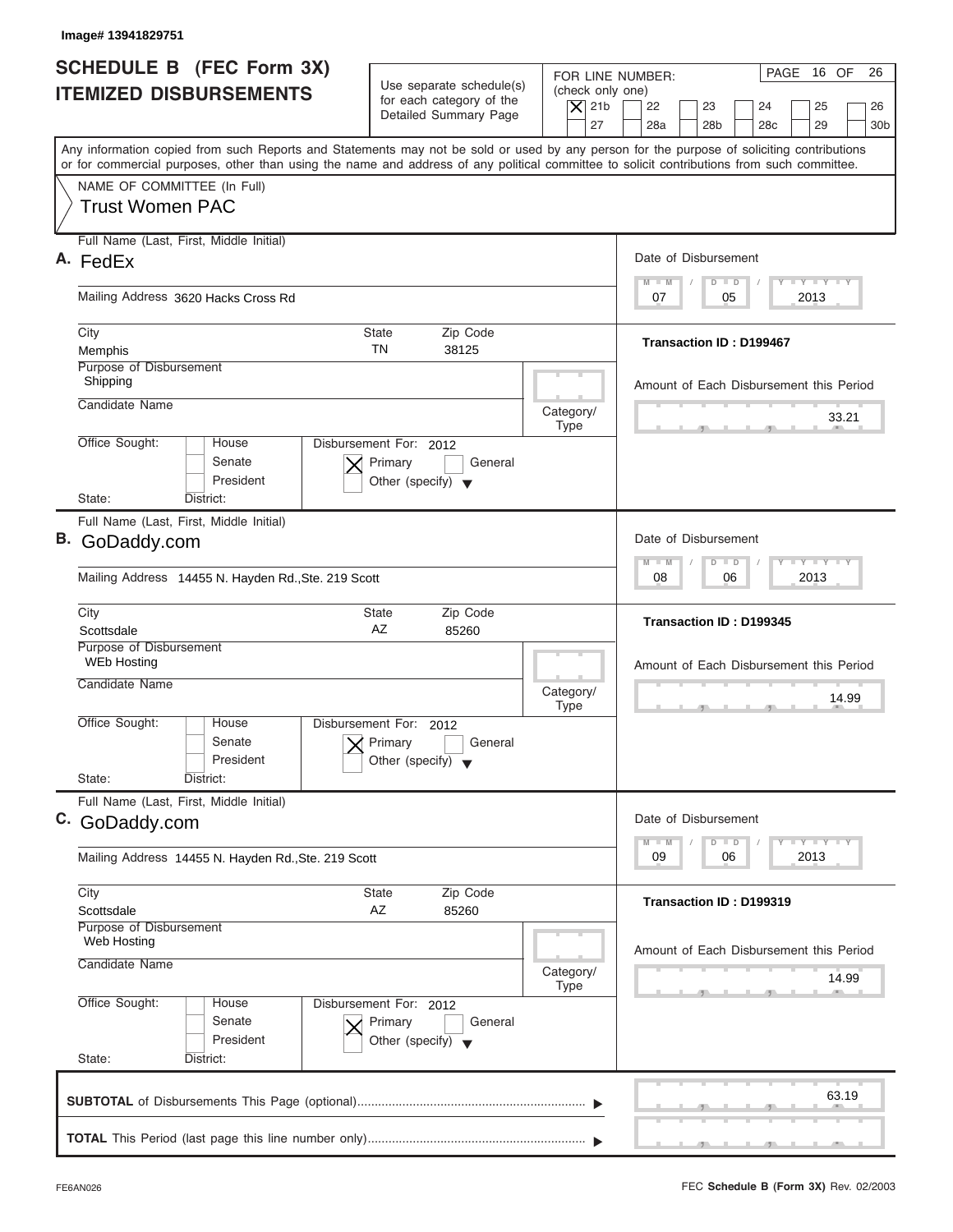| SCHEDULE B (FEC Form 3X)<br><b>ITEMIZED DISBURSEMENTS</b><br>Any information copied from such Reports and Statements may not be sold or used by any person for the purpose of soliciting contributions<br>or for commercial purposes, other than using the name and address of any political committee to solicit contributions from such committee.<br>NAME OF COMMITTEE (In Full)<br><b>Trust Women PAC</b><br>Full Name (Last, First, Middle Initial)<br>A. GoDaddy.com<br>Mailing Address 14455 N. Hayden Rd., Ste. 219 Scott<br>City<br>Scottsdale<br>Purpose of Disbursement<br>Domain REgistration<br>Candidate Name<br>Office Sought:<br>House<br>Senate<br>President<br>State:<br>District:<br>Full Name (Last, First, Middle Initial)<br>B. GoDaddy.com | Use separate schedule(s)<br>for each category of the<br>Detailed Summary Page<br>State<br>Zip Code<br>AZ<br>85260 | FOR LINE NUMBER:<br>(check only one)<br>$\overline{X}$ 21b<br>27 | PAGE 17 OF<br>26<br>22<br>23<br>24<br>25<br>26<br>28a<br>28 <sub>b</sub><br>28 <sub>c</sub><br>29<br>30 <sub>b</sub><br>Date of Disbursement<br>$T - Y = T - Y = T - Y$<br>$M - M$<br>$D$ $D$ |
|-------------------------------------------------------------------------------------------------------------------------------------------------------------------------------------------------------------------------------------------------------------------------------------------------------------------------------------------------------------------------------------------------------------------------------------------------------------------------------------------------------------------------------------------------------------------------------------------------------------------------------------------------------------------------------------------------------------------------------------------------------------------|-------------------------------------------------------------------------------------------------------------------|------------------------------------------------------------------|-----------------------------------------------------------------------------------------------------------------------------------------------------------------------------------------------|
|                                                                                                                                                                                                                                                                                                                                                                                                                                                                                                                                                                                                                                                                                                                                                                   |                                                                                                                   |                                                                  |                                                                                                                                                                                               |
|                                                                                                                                                                                                                                                                                                                                                                                                                                                                                                                                                                                                                                                                                                                                                                   |                                                                                                                   |                                                                  |                                                                                                                                                                                               |
|                                                                                                                                                                                                                                                                                                                                                                                                                                                                                                                                                                                                                                                                                                                                                                   |                                                                                                                   |                                                                  |                                                                                                                                                                                               |
|                                                                                                                                                                                                                                                                                                                                                                                                                                                                                                                                                                                                                                                                                                                                                                   |                                                                                                                   |                                                                  |                                                                                                                                                                                               |
|                                                                                                                                                                                                                                                                                                                                                                                                                                                                                                                                                                                                                                                                                                                                                                   |                                                                                                                   |                                                                  | 30<br>2013<br>09                                                                                                                                                                              |
|                                                                                                                                                                                                                                                                                                                                                                                                                                                                                                                                                                                                                                                                                                                                                                   |                                                                                                                   |                                                                  | <b>Transaction ID: D199321</b>                                                                                                                                                                |
|                                                                                                                                                                                                                                                                                                                                                                                                                                                                                                                                                                                                                                                                                                                                                                   |                                                                                                                   |                                                                  | Amount of Each Disbursement this Period                                                                                                                                                       |
|                                                                                                                                                                                                                                                                                                                                                                                                                                                                                                                                                                                                                                                                                                                                                                   |                                                                                                                   | Category/<br><b>Type</b>                                         | 362.22                                                                                                                                                                                        |
|                                                                                                                                                                                                                                                                                                                                                                                                                                                                                                                                                                                                                                                                                                                                                                   | Disbursement For: 2012<br>Primary<br>General<br>Other (specify) $\blacktriangledown$                              |                                                                  |                                                                                                                                                                                               |
|                                                                                                                                                                                                                                                                                                                                                                                                                                                                                                                                                                                                                                                                                                                                                                   |                                                                                                                   |                                                                  |                                                                                                                                                                                               |
| Mailing Address 14455 N. Hayden Rd., Ste. 219 Scott                                                                                                                                                                                                                                                                                                                                                                                                                                                                                                                                                                                                                                                                                                               |                                                                                                                   |                                                                  | Date of Disbursement<br>$-1 - Y - 1 - Y - 1 - Y$<br>$M - M$<br>$\Box$<br>$\Box$<br>2013<br>09<br>30                                                                                           |
|                                                                                                                                                                                                                                                                                                                                                                                                                                                                                                                                                                                                                                                                                                                                                                   |                                                                                                                   |                                                                  |                                                                                                                                                                                               |
| City<br>Scottsdale                                                                                                                                                                                                                                                                                                                                                                                                                                                                                                                                                                                                                                                                                                                                                | Zip Code<br><b>State</b><br>AZ<br>85260                                                                           |                                                                  | Transaction ID: D199322                                                                                                                                                                       |
| Purpose of Disbursement<br>Web Hosting<br>Candidate Name                                                                                                                                                                                                                                                                                                                                                                                                                                                                                                                                                                                                                                                                                                          |                                                                                                                   |                                                                  | Amount of Each Disbursement this Period                                                                                                                                                       |
|                                                                                                                                                                                                                                                                                                                                                                                                                                                                                                                                                                                                                                                                                                                                                                   |                                                                                                                   | Category/<br><b>Type</b>                                         | 4.99<br>$-7$                                                                                                                                                                                  |
| Office Sought:<br>House<br>Senate<br>President                                                                                                                                                                                                                                                                                                                                                                                                                                                                                                                                                                                                                                                                                                                    | Disbursement For: 2012<br>Primary<br>General<br>Other (specify)                                                   |                                                                  |                                                                                                                                                                                               |
| State:<br>District:                                                                                                                                                                                                                                                                                                                                                                                                                                                                                                                                                                                                                                                                                                                                               |                                                                                                                   |                                                                  |                                                                                                                                                                                               |
| Full Name (Last, First, Middle Initial)<br>C. GoDaddy.com                                                                                                                                                                                                                                                                                                                                                                                                                                                                                                                                                                                                                                                                                                         |                                                                                                                   |                                                                  | Date of Disbursement<br>$T - Y = Y - T Y$<br>$M - M$<br>$\overline{D}$<br>$\Box$                                                                                                              |
| Mailing Address 14455 N. Hayden Rd., Ste. 219 Scott                                                                                                                                                                                                                                                                                                                                                                                                                                                                                                                                                                                                                                                                                                               |                                                                                                                   |                                                                  | 2013<br>07<br>08                                                                                                                                                                              |
| City<br>Scottsdale<br>Purpose of Disbursement                                                                                                                                                                                                                                                                                                                                                                                                                                                                                                                                                                                                                                                                                                                     | Zip Code<br><b>State</b><br>AZ<br>85260                                                                           |                                                                  | Transaction ID: D199495                                                                                                                                                                       |
| Web Hosting<br>Candidate Name                                                                                                                                                                                                                                                                                                                                                                                                                                                                                                                                                                                                                                                                                                                                     |                                                                                                                   | Category/                                                        | Amount of Each Disbursement this Period<br>14.99                                                                                                                                              |
| Office Sought:<br>House<br>Senate<br>President<br>State:<br>District:                                                                                                                                                                                                                                                                                                                                                                                                                                                                                                                                                                                                                                                                                             | Disbursement For: 2012                                                                                            | <b>Type</b>                                                      |                                                                                                                                                                                               |
|                                                                                                                                                                                                                                                                                                                                                                                                                                                                                                                                                                                                                                                                                                                                                                   | Primary<br>General<br>Other (specify) $\blacktriangledown$                                                        |                                                                  |                                                                                                                                                                                               |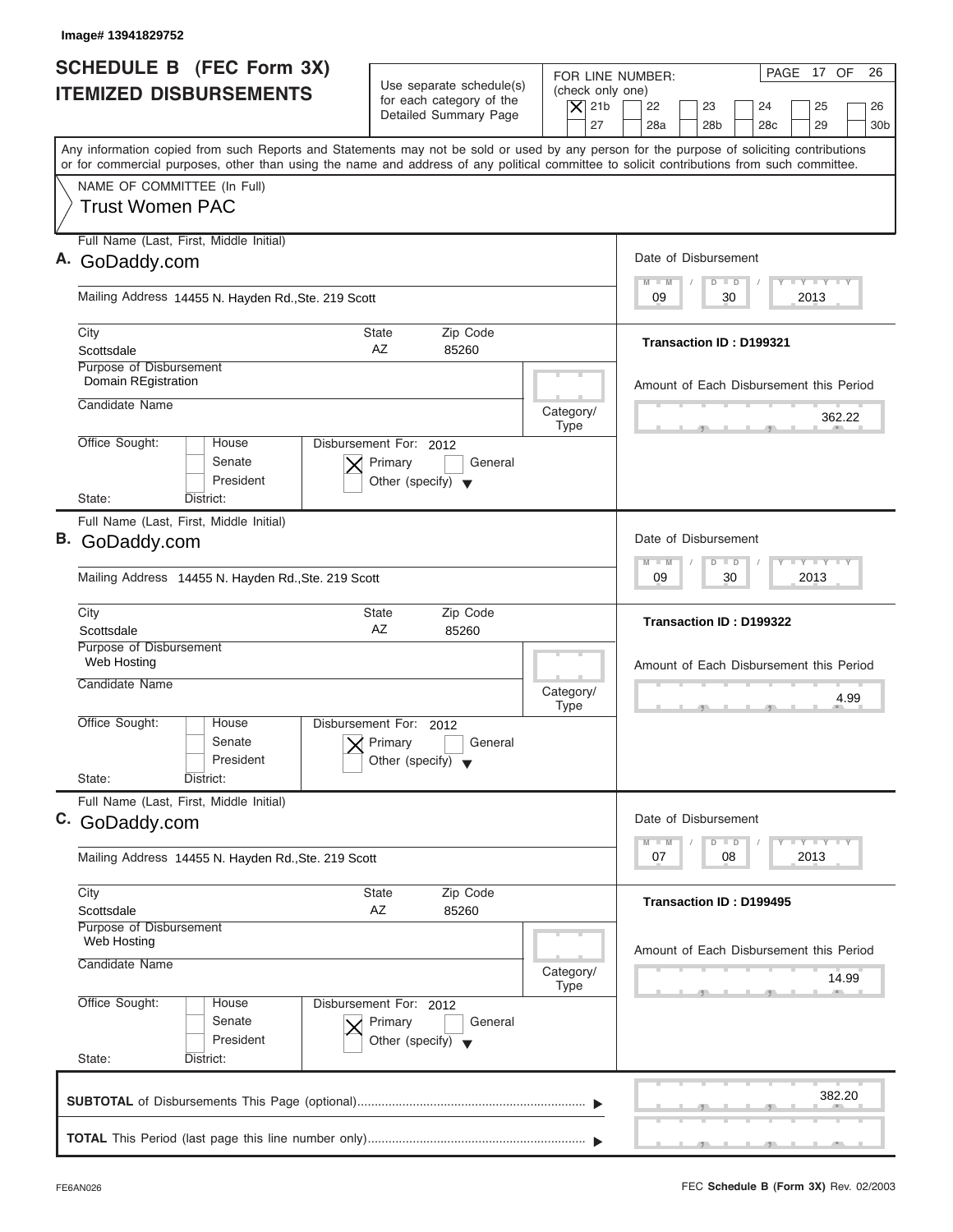| Image# 13941829753                                    |                                                                               |                                                                                                                                                                                                    |
|-------------------------------------------------------|-------------------------------------------------------------------------------|----------------------------------------------------------------------------------------------------------------------------------------------------------------------------------------------------|
| <b>SCHEDULE B (FEC Form 3X)</b>                       |                                                                               | PAGE 18 OF<br>FOR LINE NUMBER:                                                                                                                                                                     |
| <b>ITEMIZED DISBURSEMENTS</b>                         | Use separate schedule(s)<br>for each category of the<br>Detailed Summary Page | (check only one)<br>$\vert$ $\chi$ 21b<br>22<br>23<br>24<br>25                                                                                                                                     |
|                                                       |                                                                               | 27<br>28a<br>28 <sub>b</sub><br>28 <sub>c</sub><br>29<br>Any information copied from such Reports and Statements may not be sold or used by any person for the purpose of soliciting contributions |
|                                                       |                                                                               | or for commercial purposes, other than using the name and address of any political committee to solicit contributions from such committee.                                                         |
| NAME OF COMMITTEE (In Full)<br><b>Trust Women PAC</b> |                                                                               |                                                                                                                                                                                                    |
| Full Name (Last, First, Middle Initial)               |                                                                               |                                                                                                                                                                                                    |
| A. Michael Moeder                                     |                                                                               | Date of Disbursement                                                                                                                                                                               |
| Mailing Address 200 W Douglas                         |                                                                               | $T - Y = T - Y = T - Y$<br>$M - M$<br>$D$ $D$<br>19<br>2013<br>08                                                                                                                                  |
| City                                                  | <b>State</b><br>Zip Code                                                      | Transaction ID: D199349                                                                                                                                                                            |
| Wichita<br>Purpose of Disbursement                    | KS<br>67202                                                                   |                                                                                                                                                                                                    |
| <b>Consulting Fee</b>                                 |                                                                               | Amount of Each Disbursement this Period                                                                                                                                                            |
| Candidate Name                                        |                                                                               | Category/<br>1750.00                                                                                                                                                                               |
| Office Sought:<br>House                               | Disbursement For: 2012                                                        | <b>Type</b>                                                                                                                                                                                        |
| Senate                                                | Primary<br>General                                                            |                                                                                                                                                                                                    |
| President<br>State:<br>District:                      | Other (specify) $\blacktriangledown$                                          |                                                                                                                                                                                                    |
| Full Name (Last, First, Middle Initial)               |                                                                               |                                                                                                                                                                                                    |
| <b>B.</b> Michael Moeder                              |                                                                               | Date of Disbursement                                                                                                                                                                               |
|                                                       |                                                                               | $-1 - Y - 1 - Y - 1 - Y$<br>$M - M$<br>$D$ $D$                                                                                                                                                     |
| Mailing Address 200 W Douglas                         |                                                                               | 06<br>2013<br>08                                                                                                                                                                                   |
| City<br>Wichita                                       | Zip Code<br><b>State</b><br>KS<br>67202                                       | Transaction ID: D199350                                                                                                                                                                            |
| Purpose of Disbursement                               |                                                                               |                                                                                                                                                                                                    |
| Consulting fEe<br>Candidate Name                      |                                                                               | Amount of Each Disbursement this Period                                                                                                                                                            |
|                                                       |                                                                               | Category/<br>1750.00<br><b>Type</b><br>$-7$                                                                                                                                                        |
| Office Sought:<br>House                               | Disbursement For: 2012                                                        |                                                                                                                                                                                                    |
| Senate                                                | Primary<br>General                                                            |                                                                                                                                                                                                    |
| President<br>State:<br>District:                      | Other (specify) $\blacktriangledown$                                          |                                                                                                                                                                                                    |
| Full Name (Last, First, Middle Initial)               |                                                                               |                                                                                                                                                                                                    |
| C. NGP Software Inc.                                  |                                                                               | Date of Disbursement                                                                                                                                                                               |
| Mailing Address 1225 Eye St NW                        |                                                                               | $T - Y = T - Y = T - Y$<br>$M - M$<br>$\overline{D}$<br>$\Box$<br>2013<br>08<br>02                                                                                                                 |
| Ste 1225                                              |                                                                               |                                                                                                                                                                                                    |
| City                                                  | Zip Code<br><b>State</b><br>DC<br>20005                                       | Transaction ID: D199330                                                                                                                                                                            |
|                                                       |                                                                               |                                                                                                                                                                                                    |
| Washington<br>Purpose of Disbursement                 |                                                                               |                                                                                                                                                                                                    |
| Database SErvices                                     |                                                                               | Amount of Each Disbursement this Period                                                                                                                                                            |
| Candidate Name                                        |                                                                               | Category/<br>400.00                                                                                                                                                                                |
| Office Sought:<br>House                               | Disbursement For: 2012                                                        | <b>Type</b>                                                                                                                                                                                        |
| Senate                                                | Primary<br>General                                                            |                                                                                                                                                                                                    |
| President                                             | Other (specify) $\blacktriangledown$                                          |                                                                                                                                                                                                    |
| State:<br>District:                                   |                                                                               |                                                                                                                                                                                                    |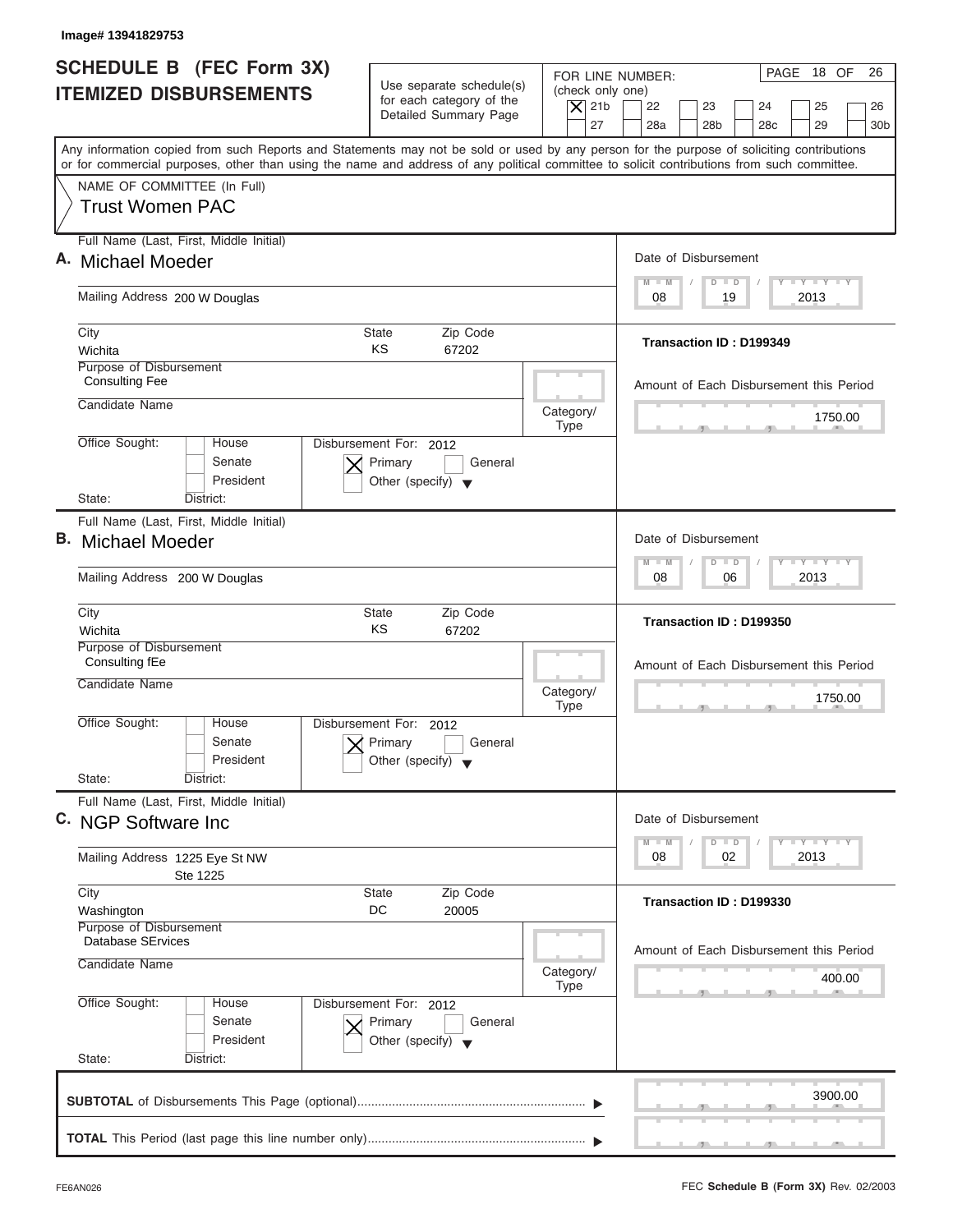| Image# 13941829754                                                                                                                                                                                                                                                                      |                                                                                                                               |                                                                                                                                          |
|-----------------------------------------------------------------------------------------------------------------------------------------------------------------------------------------------------------------------------------------------------------------------------------------|-------------------------------------------------------------------------------------------------------------------------------|------------------------------------------------------------------------------------------------------------------------------------------|
| <b>SCHEDULE B (FEC Form 3X)</b><br><b>ITEMIZED DISBURSEMENTS</b>                                                                                                                                                                                                                        | Use separate schedule(s)<br>(check only one)<br>for each category of the<br>$\vert$ $\chi$ 21b<br>Detailed Summary Page<br>27 | PAGE 19 OF<br>26<br>FOR LINE NUMBER:<br>22<br>23<br>24<br>25<br>26<br>28a<br>28 <sub>b</sub><br>28 <sub>c</sub><br>29<br>30 <sub>b</sub> |
| Any information copied from such Reports and Statements may not be sold or used by any person for the purpose of soliciting contributions<br>or for commercial purposes, other than using the name and address of any political committee to solicit contributions from such committee. |                                                                                                                               |                                                                                                                                          |
| NAME OF COMMITTEE (In Full)<br><b>Trust Women PAC</b>                                                                                                                                                                                                                                   |                                                                                                                               |                                                                                                                                          |
| Full Name (Last, First, Middle Initial)<br>A. NGP Software Inc.                                                                                                                                                                                                                         |                                                                                                                               | Date of Disbursement                                                                                                                     |
| Mailing Address 1225 Eye St NW<br>Ste 1225                                                                                                                                                                                                                                              |                                                                                                                               | $T - Y = T - Y = T - Y$<br>$M - M$<br>$D$ $D$<br>03<br>2013<br>09                                                                        |
| City<br>Washington                                                                                                                                                                                                                                                                      | Zip Code<br>State<br>DC<br>20005                                                                                              | <b>Transaction ID: D199314</b>                                                                                                           |
| Purpose of Disbursement<br><b>Database Services</b>                                                                                                                                                                                                                                     |                                                                                                                               | Amount of Each Disbursement this Period                                                                                                  |
| Candidate Name                                                                                                                                                                                                                                                                          | Category/<br><b>Type</b>                                                                                                      | 400.00                                                                                                                                   |
| Office Sought:<br>House<br>Senate<br>President<br>State:<br>District:                                                                                                                                                                                                                   | Disbursement For: 2012<br>Primary<br>General<br>Other (specify) $\blacktriangledown$                                          |                                                                                                                                          |
| Full Name (Last, First, Middle Initial)                                                                                                                                                                                                                                                 |                                                                                                                               |                                                                                                                                          |
| <b>B.</b> NGP Software Inc                                                                                                                                                                                                                                                              |                                                                                                                               | Date of Disbursement                                                                                                                     |
| Mailing Address 1225 Eye St NW<br>Ste 1225                                                                                                                                                                                                                                              |                                                                                                                               | $-Y - Y - Y - Y$<br>M<br>W<br>$D$ $D$<br>02<br>2013<br>07                                                                                |
| City<br>Washington                                                                                                                                                                                                                                                                      | Zip Code<br><b>State</b><br>DC<br>20005                                                                                       | Transaction ID: D199465                                                                                                                  |
| Purpose of Disbursement<br><b>Database Services</b><br>Candidate Name                                                                                                                                                                                                                   |                                                                                                                               | Amount of Each Disbursement this Period                                                                                                  |
|                                                                                                                                                                                                                                                                                         | Category/<br><b>Type</b>                                                                                                      | 400.00<br>$\sim$                                                                                                                         |
| Office Sought:<br>House<br>Senate<br>President                                                                                                                                                                                                                                          | Disbursement For: 2012<br>Primary<br>General<br>Other (specify) $\blacktriangledown$                                          |                                                                                                                                          |
| State:<br>District:<br>Full Name (Last, First, Middle Initial)                                                                                                                                                                                                                          |                                                                                                                               |                                                                                                                                          |
| C. NGP Software Inc.                                                                                                                                                                                                                                                                    |                                                                                                                               | Date of Disbursement<br><b>LY LY LY</b><br>M<br>$\blacksquare$<br>D<br>$\Box$                                                            |
| Mailing Address 1225 Eye St NW<br>Ste 1225                                                                                                                                                                                                                                              |                                                                                                                               | 2013<br>07<br>05                                                                                                                         |
| City<br>Washington                                                                                                                                                                                                                                                                      | Zip Code<br>State<br>DC<br>20005                                                                                              | Transaction ID: D199466                                                                                                                  |
| Purpose of Disbursement<br><b>Database SERvices</b>                                                                                                                                                                                                                                     |                                                                                                                               | Amount of Each Disbursement this Period                                                                                                  |
| Candidate Name                                                                                                                                                                                                                                                                          | Category/<br><b>Type</b>                                                                                                      | 400.00                                                                                                                                   |
| Office Sought:<br>House<br>Senate<br>President                                                                                                                                                                                                                                          | Disbursement For: 2012<br>Primary<br>General<br>Other (specify) $\blacktriangledown$                                          |                                                                                                                                          |
| State:<br>District:                                                                                                                                                                                                                                                                     |                                                                                                                               |                                                                                                                                          |
|                                                                                                                                                                                                                                                                                         |                                                                                                                               | 1200.00                                                                                                                                  |
|                                                                                                                                                                                                                                                                                         |                                                                                                                               |                                                                                                                                          |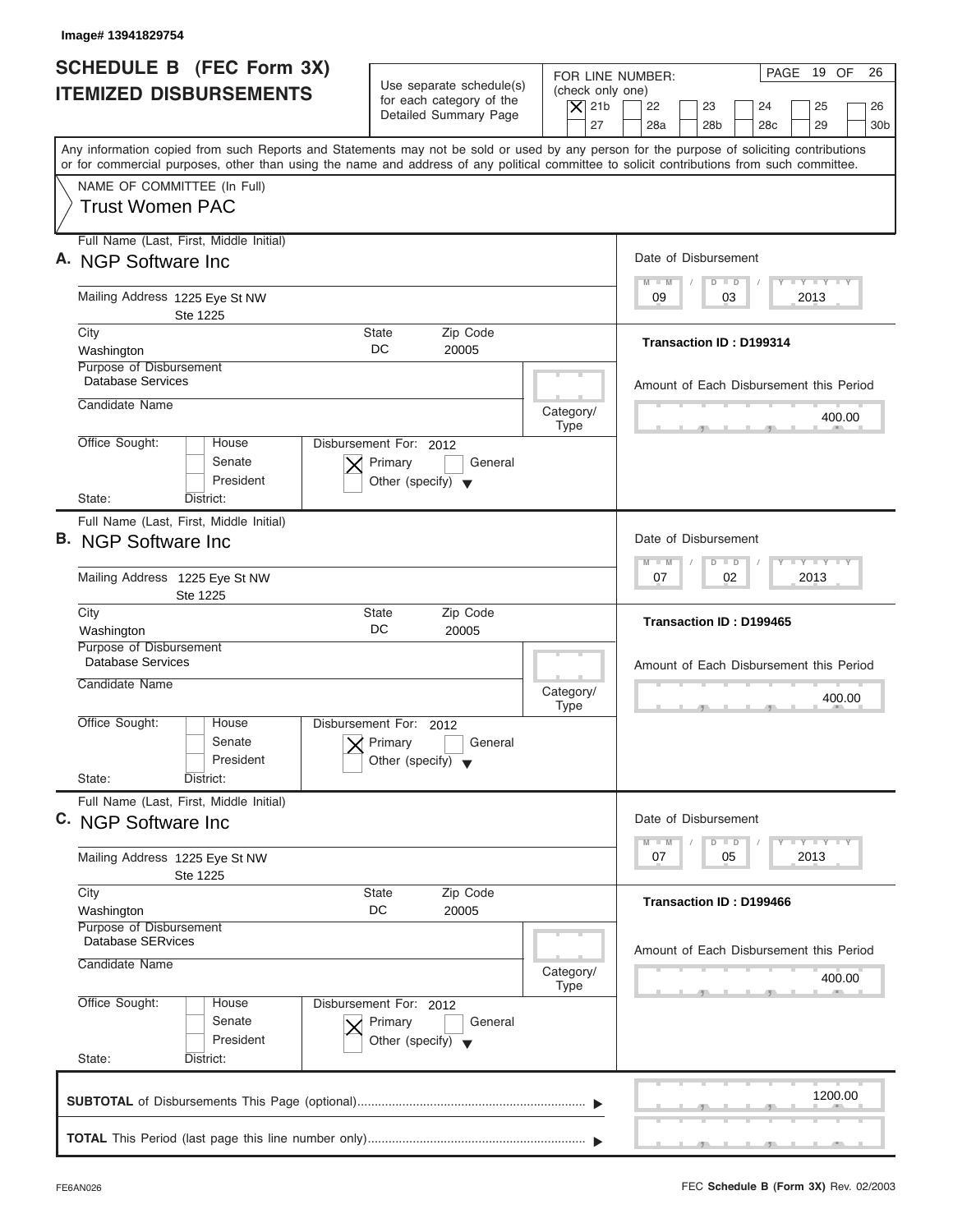| Image# 13941829755                                                                                                                                                                                                                                                                      |                                                                                      |                                                                  |                                                                                                                      |
|-----------------------------------------------------------------------------------------------------------------------------------------------------------------------------------------------------------------------------------------------------------------------------------------|--------------------------------------------------------------------------------------|------------------------------------------------------------------|----------------------------------------------------------------------------------------------------------------------|
| SCHEDULE B (FEC Form 3X)<br><b>ITEMIZED DISBURSEMENTS</b>                                                                                                                                                                                                                               | Use separate schedule(s)<br>for each category of the<br>Detailed Summary Page        | FOR LINE NUMBER:<br>(check only one)<br>$\vert$ $\chi$ 21b<br>27 | PAGE 20 OF<br>26<br>22<br>23<br>24<br>25<br>26<br>28a<br>28 <sub>b</sub><br>28 <sub>c</sub><br>29<br>30 <sub>b</sub> |
| Any information copied from such Reports and Statements may not be sold or used by any person for the purpose of soliciting contributions<br>or for commercial purposes, other than using the name and address of any political committee to solicit contributions from such committee. |                                                                                      |                                                                  |                                                                                                                      |
| NAME OF COMMITTEE (In Full)<br><b>Trust Women PAC</b>                                                                                                                                                                                                                                   |                                                                                      |                                                                  |                                                                                                                      |
| Full Name (Last, First, Middle Initial)                                                                                                                                                                                                                                                 |                                                                                      |                                                                  |                                                                                                                      |
| A. Target                                                                                                                                                                                                                                                                               |                                                                                      |                                                                  | Date of Disbursement                                                                                                 |
| Mailing Address 301 S Towne East Mall Dr                                                                                                                                                                                                                                                |                                                                                      |                                                                  | $T - Y = T - Y = T - Y$<br>$D$ $D$<br>$M - M$<br>09<br>2013<br>16                                                    |
| City<br>Wichita                                                                                                                                                                                                                                                                         | Zip Code<br><b>State</b><br>KS<br>67207                                              |                                                                  | Transaction ID: D199315                                                                                              |
| Purpose of Disbursement                                                                                                                                                                                                                                                                 |                                                                                      |                                                                  |                                                                                                                      |
| <b>Office Supplies</b><br>Candidate Name                                                                                                                                                                                                                                                |                                                                                      | Category/                                                        | Amount of Each Disbursement this Period                                                                              |
|                                                                                                                                                                                                                                                                                         |                                                                                      | <b>Type</b>                                                      | 7.35                                                                                                                 |
| Office Sought:<br>House<br>Senate<br>President<br>State:<br>District:                                                                                                                                                                                                                   | Disbursement For: 2012<br>Primary<br>General<br>Other (specify) $\blacktriangledown$ |                                                                  |                                                                                                                      |
| Full Name (Last, First, Middle Initial)<br>B. USPS                                                                                                                                                                                                                                      |                                                                                      |                                                                  | Date of Disbursement                                                                                                 |
| Mailing Address 600 Pennsylvania Ave SE                                                                                                                                                                                                                                                 |                                                                                      |                                                                  | $-1 - Y - 1 - Y - 1 - Y$<br>$\Box$<br>$M - M$<br>$\overline{D}$<br>09<br>2013<br>09                                  |
|                                                                                                                                                                                                                                                                                         |                                                                                      |                                                                  |                                                                                                                      |
| City<br>Washington                                                                                                                                                                                                                                                                      | Zip Code<br><b>State</b><br>DC<br>20003                                              |                                                                  | Transaction ID: D199313                                                                                              |
| Purpose of Disbursement<br>Postage                                                                                                                                                                                                                                                      |                                                                                      |                                                                  | Amount of Each Disbursement this Period                                                                              |
| Candidate Name                                                                                                                                                                                                                                                                          |                                                                                      | Category/<br><b>Type</b>                                         | 47.10                                                                                                                |
| Office Sought:<br>House<br>Senate<br>President                                                                                                                                                                                                                                          | Disbursement For:<br>2012<br>Primary<br>General<br>Other (specify)                   |                                                                  |                                                                                                                      |
| State:<br>District:<br>Full Name (Last, First, Middle Initial)                                                                                                                                                                                                                          |                                                                                      |                                                                  |                                                                                                                      |
| C. USPS                                                                                                                                                                                                                                                                                 |                                                                                      |                                                                  | Date of Disbursement<br><b>LY LY LY</b>                                                                              |
| Mailing Address 600 Pennsylvania Ave SE                                                                                                                                                                                                                                                 |                                                                                      |                                                                  | $M - M$<br>$\Box$<br>D<br>2013<br>08<br>15                                                                           |
| City<br>Washington                                                                                                                                                                                                                                                                      | Zip Code<br>State<br>DC<br>20003                                                     |                                                                  | Transaction ID: D199335                                                                                              |
| Purpose of Disbursement<br>Postage                                                                                                                                                                                                                                                      |                                                                                      |                                                                  | Amount of Each Disbursement this Period                                                                              |
| Candidate Name                                                                                                                                                                                                                                                                          |                                                                                      | Category/<br><b>Type</b>                                         | 33.00                                                                                                                |
| Office Sought:<br>House<br>Senate<br>President                                                                                                                                                                                                                                          | Disbursement For: 2012<br>Primary<br>General<br>Other (specify) $\blacktriangledown$ |                                                                  |                                                                                                                      |
| State:<br>District:                                                                                                                                                                                                                                                                     |                                                                                      |                                                                  |                                                                                                                      |
|                                                                                                                                                                                                                                                                                         |                                                                                      |                                                                  | 87.45                                                                                                                |
|                                                                                                                                                                                                                                                                                         |                                                                                      |                                                                  |                                                                                                                      |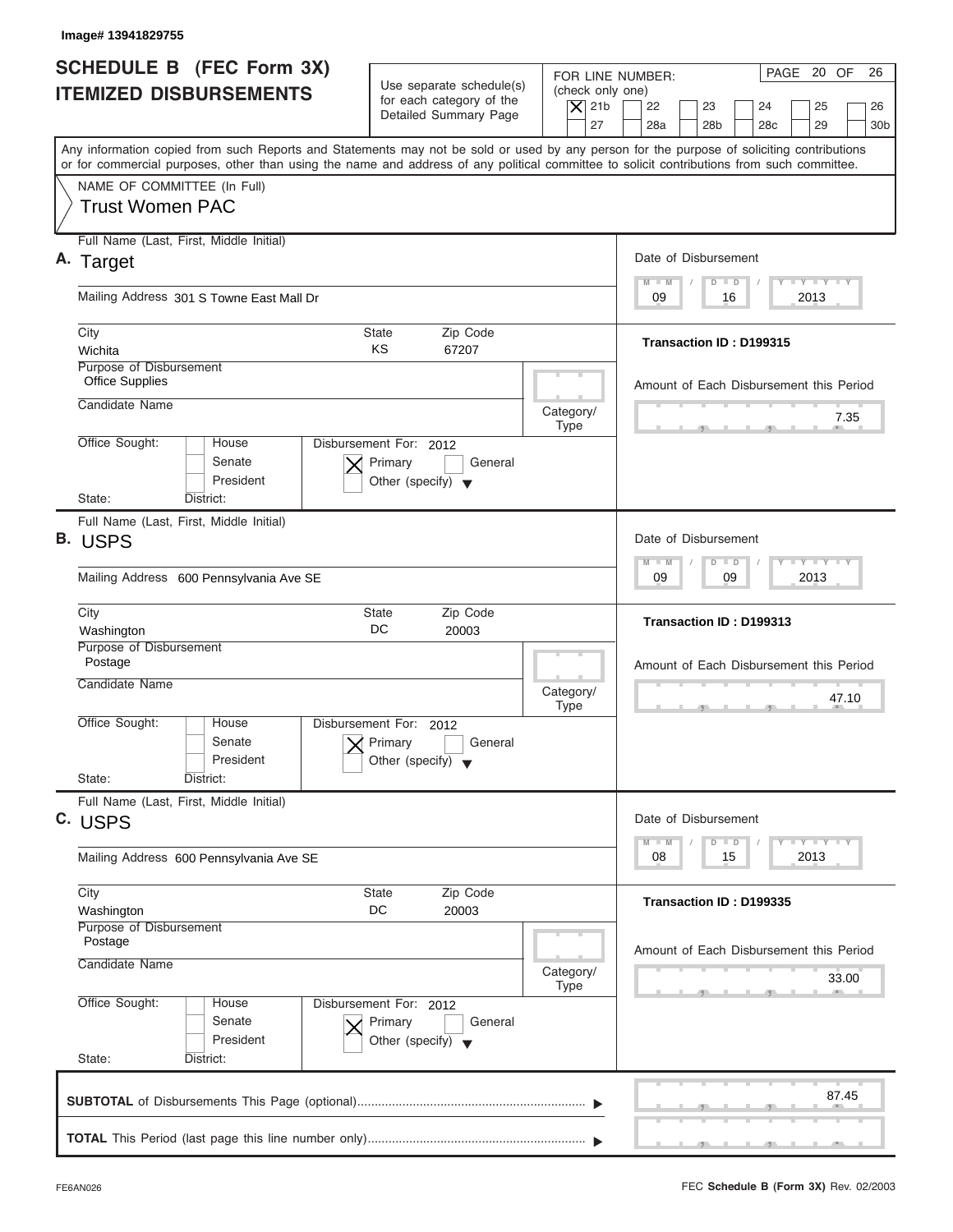| Image# 13941829756                                                                                                                                                                                                                                                                      |                                                                                      |                                                                  |                                                                                                                                                  |
|-----------------------------------------------------------------------------------------------------------------------------------------------------------------------------------------------------------------------------------------------------------------------------------------|--------------------------------------------------------------------------------------|------------------------------------------------------------------|--------------------------------------------------------------------------------------------------------------------------------------------------|
| <b>SCHEDULE B</b> (FEC Form 3X)<br><b>ITEMIZED DISBURSEMENTS</b>                                                                                                                                                                                                                        | Use separate schedule(s)<br>for each category of the<br>Detailed Summary Page        | FOR LINE NUMBER:<br>(check only one)<br>$\vert$ $\chi$ 21b<br>27 | PAGE 21 OF<br>26<br>22<br>23<br>24<br>25<br>26<br>28a<br>28 <sub>b</sub><br>28 <sub>c</sub><br>29<br>30 <sub>b</sub>                             |
| Any information copied from such Reports and Statements may not be sold or used by any person for the purpose of soliciting contributions<br>or for commercial purposes, other than using the name and address of any political committee to solicit contributions from such committee. |                                                                                      |                                                                  |                                                                                                                                                  |
| NAME OF COMMITTEE (In Full)<br><b>Trust Women PAC</b>                                                                                                                                                                                                                                   |                                                                                      |                                                                  |                                                                                                                                                  |
| Full Name (Last, First, Middle Initial)<br>A. USPS                                                                                                                                                                                                                                      |                                                                                      |                                                                  | Date of Disbursement                                                                                                                             |
| Mailing Address 600 Pennsylvania Ave SE                                                                                                                                                                                                                                                 |                                                                                      |                                                                  | $T - Y = T - Y = T - Y$<br>$M - M$<br>$\Box$<br>$\Box$<br>07<br>2013<br>11                                                                       |
| City<br>Washington                                                                                                                                                                                                                                                                      | Zip Code<br><b>State</b><br>DC.<br>20003                                             |                                                                  | Transaction ID: D199480                                                                                                                          |
| Purpose of Disbursement<br>Postage                                                                                                                                                                                                                                                      |                                                                                      |                                                                  | Amount of Each Disbursement this Period                                                                                                          |
| Candidate Name                                                                                                                                                                                                                                                                          |                                                                                      | Category/<br><b>Type</b>                                         | 13.80                                                                                                                                            |
| Office Sought:<br>House<br>Senate<br>President                                                                                                                                                                                                                                          | Disbursement For: 2012<br>Primary<br>General<br>Other (specify) $\blacktriangledown$ |                                                                  |                                                                                                                                                  |
| State:<br>District:                                                                                                                                                                                                                                                                     |                                                                                      |                                                                  |                                                                                                                                                  |
| Full Name (Last, First, Middle Initial)<br><b>B. USPS</b>                                                                                                                                                                                                                               |                                                                                      |                                                                  | Date of Disbursement                                                                                                                             |
| Mailing Address 600 Pennsylvania Ave SE                                                                                                                                                                                                                                                 |                                                                                      |                                                                  | $\blacksquare \neg \mathsf{Y} \neg \blacksquare \neg \mathsf{Y} \neg \blacksquare \neg \mathsf{Y}$<br>$M - M$<br>$\Box$<br>D<br>2013<br>07<br>11 |
| City<br>Washington                                                                                                                                                                                                                                                                      | Zip Code<br><b>State</b><br>DC<br>20003                                              |                                                                  | Transaction ID: D199482                                                                                                                          |
| Purpose of Disbursement<br>Postage                                                                                                                                                                                                                                                      |                                                                                      |                                                                  | Amount of Each Disbursement this Period                                                                                                          |
| Candidate Name                                                                                                                                                                                                                                                                          |                                                                                      | Category/<br><b>Type</b>                                         | 9.20<br>__                                                                                                                                       |
| Office Sought:<br>House<br>Senate<br>President                                                                                                                                                                                                                                          | Disbursement For:<br>2012<br>Primary<br>General<br>Other (specify)                   |                                                                  |                                                                                                                                                  |
| State:<br>District:                                                                                                                                                                                                                                                                     |                                                                                      |                                                                  |                                                                                                                                                  |
| Full Name (Last, First, Middle Initial)<br>C. USPS                                                                                                                                                                                                                                      |                                                                                      |                                                                  | Date of Disbursement                                                                                                                             |
| Mailing Address 600 Pennsylvania Ave SE                                                                                                                                                                                                                                                 |                                                                                      |                                                                  | $\mathbf{I}$ $\mathbf{Y}$ $\mathbf{I}$ $\mathbf{Y}$ $\mathbf{I}$ $\mathbf{Y}$<br>$M - M$<br>D<br>$\Box$<br>2013<br>07<br>18                      |
| City<br>Washington                                                                                                                                                                                                                                                                      | Zip Code<br>State<br>DC<br>20003                                                     |                                                                  | Transaction ID: D199489                                                                                                                          |
| Purpose of Disbursement<br>Postage<br>Candidate Name                                                                                                                                                                                                                                    |                                                                                      | Category/                                                        | Amount of Each Disbursement this Period<br>105.27                                                                                                |
| Office Sought:<br>House<br>Senate<br>President<br>State:<br>District:                                                                                                                                                                                                                   | Disbursement For: 2012<br>Primary<br>General<br>Other (specify) $\blacktriangledown$ | <b>Type</b>                                                      |                                                                                                                                                  |
|                                                                                                                                                                                                                                                                                         |                                                                                      |                                                                  | 128.27                                                                                                                                           |
|                                                                                                                                                                                                                                                                                         |                                                                                      |                                                                  |                                                                                                                                                  |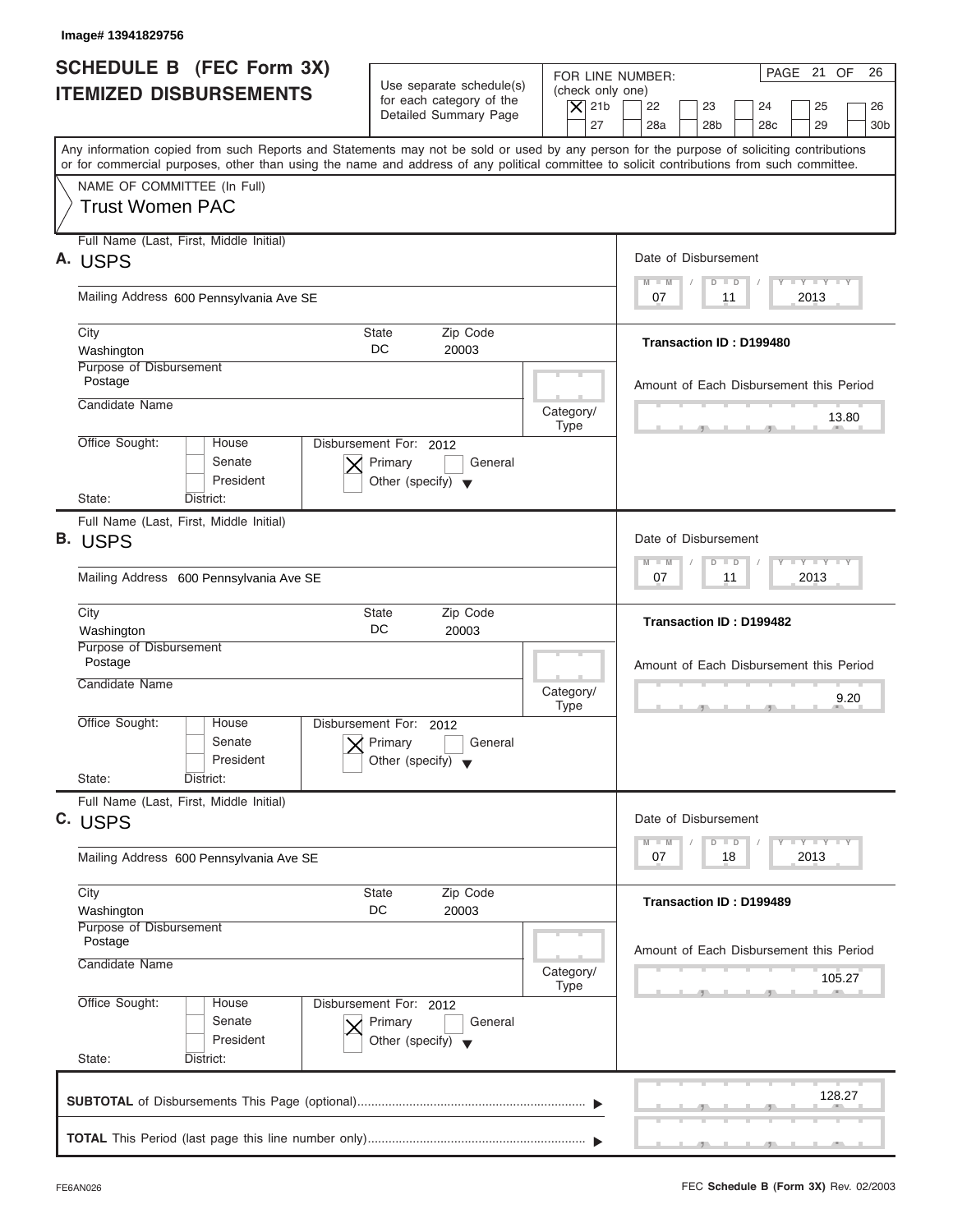| <b>SCHEDULE B</b> (FEC Form 3X)<br><b>ITEMIZED DISBURSEMENTS</b>       | Use separate schedule(s)<br>for each category of the<br>Detailed Summary Page        | PAGE 22 OF<br>26<br>FOR LINE NUMBER:<br>(check only one)<br>$\overline{X}$ 21b<br>22<br>23<br>24<br>25<br>26<br>27<br>28a<br>28 <sub>b</sub><br>29<br>28 <sub>c</sub><br>30 <sub>b</sub>                                                                                                |
|------------------------------------------------------------------------|--------------------------------------------------------------------------------------|-----------------------------------------------------------------------------------------------------------------------------------------------------------------------------------------------------------------------------------------------------------------------------------------|
|                                                                        |                                                                                      | Any information copied from such Reports and Statements may not be sold or used by any person for the purpose of soliciting contributions<br>or for commercial purposes, other than using the name and address of any political committee to solicit contributions from such committee. |
| NAME OF COMMITTEE (In Full)<br><b>Trust Women PAC</b>                  |                                                                                      |                                                                                                                                                                                                                                                                                         |
| Full Name (Last, First, Middle Initial)<br>A. USPS                     |                                                                                      | Date of Disbursement                                                                                                                                                                                                                                                                    |
| Mailing Address 600 Pennsylvania Ave SE                                |                                                                                      | $T - Y = T - Y = T - Y$<br>$M - M$<br>$D$ $D$<br>2013<br>07<br>25                                                                                                                                                                                                                       |
| City<br>Washington                                                     | Zip Code<br>State<br>DC<br>20003                                                     | <b>Transaction ID: D199497</b>                                                                                                                                                                                                                                                          |
| Purpose of Disbursement<br>Postage                                     |                                                                                      | Amount of Each Disbursement this Period                                                                                                                                                                                                                                                 |
| Candidate Name                                                         |                                                                                      | Category/<br>2.32<br>Type                                                                                                                                                                                                                                                               |
| Office Sought:<br>House<br>Senate<br>President<br>State:<br>District:  | Disbursement For: 2012<br>Primary<br>General<br>Other (specify) $\blacktriangledown$ |                                                                                                                                                                                                                                                                                         |
| Full Name (Last, First, Middle Initial)                                |                                                                                      |                                                                                                                                                                                                                                                                                         |
| <b>B.</b> Vesta AT&T                                                   |                                                                                      | Date of Disbursement<br><b>LEYTEY LEY</b><br>$M - M$<br>$D$ $D$                                                                                                                                                                                                                         |
| Mailing Address 4400 Alexander Drive                                   |                                                                                      | 2013<br>07<br>31                                                                                                                                                                                                                                                                        |
| City<br>Alpharetta                                                     | Zip Code<br><b>State</b><br>GA<br>30022                                              | Transaction ID: D199499                                                                                                                                                                                                                                                                 |
| Purpose of Disbursement<br><b>Telephone Services</b>                   |                                                                                      | Amount of Each Disbursement this Period                                                                                                                                                                                                                                                 |
| Candidate Name                                                         |                                                                                      | Category/<br>10.83<br><b>Type</b>                                                                                                                                                                                                                                                       |
| Office Sought:<br>House<br>Senate<br>President                         | Disbursement For:<br>2012<br>Primary<br>General<br>Other (specify)                   |                                                                                                                                                                                                                                                                                         |
| State:<br>District:<br>Full Name (Last, First, Middle Initial)         |                                                                                      |                                                                                                                                                                                                                                                                                         |
| C. Vesta AT&T                                                          |                                                                                      | Date of Disbursement                                                                                                                                                                                                                                                                    |
| Mailing Address 4400 Alexander Drive                                   |                                                                                      | $T - Y$ $T - Y$<br>$M - M$<br>D<br>$\Box$<br>2013<br>07<br>31                                                                                                                                                                                                                           |
| City<br>Alpharetta                                                     | Zip Code<br>State<br>GA<br>30022                                                     | Transaction ID: D199500                                                                                                                                                                                                                                                                 |
| Purpose of Disbursement<br><b>Telephone Services</b><br>Candidate Name |                                                                                      | Amount of Each Disbursement this Period<br>Category/<br>10.83                                                                                                                                                                                                                           |
| Office Sought:<br>House<br>Senate<br>President<br>State:<br>District:  | Disbursement For: 2012<br>Primary<br>General<br>Other (specify) $\blacktriangledown$ | <b>Type</b>                                                                                                                                                                                                                                                                             |
|                                                                        |                                                                                      | 23.98                                                                                                                                                                                                                                                                                   |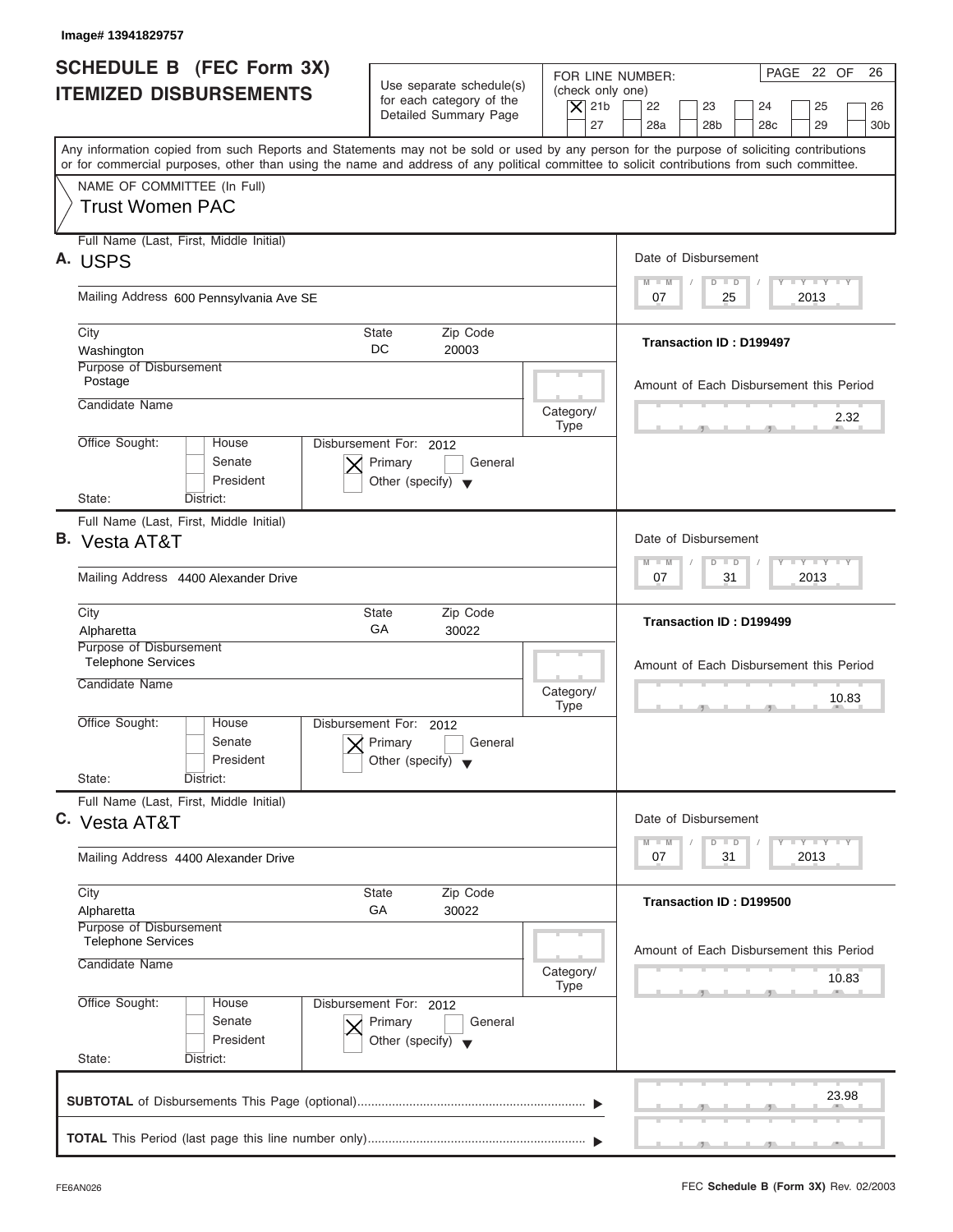| Image# 13941829758                                                                                                                                                                                                                                                                      |                                                                                      |                                                                  |                                                                                                                      |
|-----------------------------------------------------------------------------------------------------------------------------------------------------------------------------------------------------------------------------------------------------------------------------------------|--------------------------------------------------------------------------------------|------------------------------------------------------------------|----------------------------------------------------------------------------------------------------------------------|
| <b>SCHEDULE B</b> (FEC Form 3X)<br><b>ITEMIZED DISBURSEMENTS</b>                                                                                                                                                                                                                        | Use separate schedule(s)<br>for each category of the<br>Detailed Summary Page        | FOR LINE NUMBER:<br>(check only one)<br>$\overline{X}$ 21b<br>27 | PAGE 23 OF<br>26<br>22<br>23<br>24<br>25<br>26<br>28a<br>28 <sub>b</sub><br>28 <sub>c</sub><br>29<br>30 <sub>b</sub> |
| Any information copied from such Reports and Statements may not be sold or used by any person for the purpose of soliciting contributions<br>or for commercial purposes, other than using the name and address of any political committee to solicit contributions from such committee. |                                                                                      |                                                                  |                                                                                                                      |
| NAME OF COMMITTEE (In Full)<br><b>Trust Women PAC</b>                                                                                                                                                                                                                                   |                                                                                      |                                                                  |                                                                                                                      |
| Full Name (Last, First, Middle Initial)<br>A. Vesta AT&T                                                                                                                                                                                                                                |                                                                                      |                                                                  | Date of Disbursement                                                                                                 |
| Mailing Address 4400 Alexander Drive                                                                                                                                                                                                                                                    |                                                                                      |                                                                  | $T - Y = T - Y = T - Y$<br>$D$ $D$<br>$M - M$<br>08<br>2013<br>07                                                    |
| City<br>Alpharetta                                                                                                                                                                                                                                                                      | <b>State</b><br>Zip Code<br>GA<br>30022                                              |                                                                  | <b>Transaction ID: D199496</b>                                                                                       |
| Purpose of Disbursement<br><b>Telephone SErvice</b>                                                                                                                                                                                                                                     |                                                                                      |                                                                  | Amount of Each Disbursement this Period                                                                              |
| Candidate Name<br>Office Sought:<br>House                                                                                                                                                                                                                                               | Disbursement For: 2012                                                               | Category/<br><b>Type</b>                                         | 10.83                                                                                                                |
| Senate<br>President                                                                                                                                                                                                                                                                     | Primary<br>General<br>Other (specify) $\blacktriangledown$                           |                                                                  |                                                                                                                      |
| State:<br>District:<br>Full Name (Last, First, Middle Initial)                                                                                                                                                                                                                          |                                                                                      |                                                                  |                                                                                                                      |
| <b>B.</b> Vesta AT&T                                                                                                                                                                                                                                                                    |                                                                                      |                                                                  | Date of Disbursement<br>$-1 - Y - 1 - Y - 1 - Y$<br>$M - M$<br>$D$ $D$                                               |
| Mailing Address 4400 Alexander Drive                                                                                                                                                                                                                                                    |                                                                                      |                                                                  | 2013<br>07<br>03                                                                                                     |
| City<br>Alpharetta                                                                                                                                                                                                                                                                      | Zip Code<br><b>State</b><br>GA<br>30022                                              |                                                                  | Transaction ID: D199493                                                                                              |
| Purpose of Disbursement<br><b>Telephone Service</b><br>Candidate Name                                                                                                                                                                                                                   |                                                                                      |                                                                  | Amount of Each Disbursement this Period                                                                              |
|                                                                                                                                                                                                                                                                                         |                                                                                      | Category/<br><b>Type</b>                                         | 10.84<br>$-7$                                                                                                        |
| Office Sought:<br>House<br>Senate<br>President                                                                                                                                                                                                                                          | Disbursement For: 2012<br>Primary<br>General<br>Other (specify)                      |                                                                  |                                                                                                                      |
| State:<br>District:                                                                                                                                                                                                                                                                     |                                                                                      |                                                                  |                                                                                                                      |
| Full Name (Last, First, Middle Initial)<br>C. Vesta AT&T                                                                                                                                                                                                                                |                                                                                      |                                                                  | Date of Disbursement                                                                                                 |
| Mailing Address 4400 Alexander Drive                                                                                                                                                                                                                                                    |                                                                                      |                                                                  | $T - Y = T - Y = T - Y$<br>$M - M$<br>$\overline{D}$<br>$\Box$<br>2013<br>07<br>03                                   |
| City<br>Alpharetta                                                                                                                                                                                                                                                                      | Zip Code<br><b>State</b><br>GA<br>30022                                              |                                                                  | <b>Transaction ID: D199494</b>                                                                                       |
| Purpose of Disbursement<br><b>Telephone SErvice</b><br>Candidate Name                                                                                                                                                                                                                   |                                                                                      | Category/                                                        | Amount of Each Disbursement this Period<br>10.84                                                                     |
| Office Sought:<br>House<br>Senate<br>President<br>State:<br>District:                                                                                                                                                                                                                   | Disbursement For: 2012<br>Primary<br>General<br>Other (specify) $\blacktriangledown$ | <b>Type</b>                                                      |                                                                                                                      |
|                                                                                                                                                                                                                                                                                         |                                                                                      |                                                                  | 32.51                                                                                                                |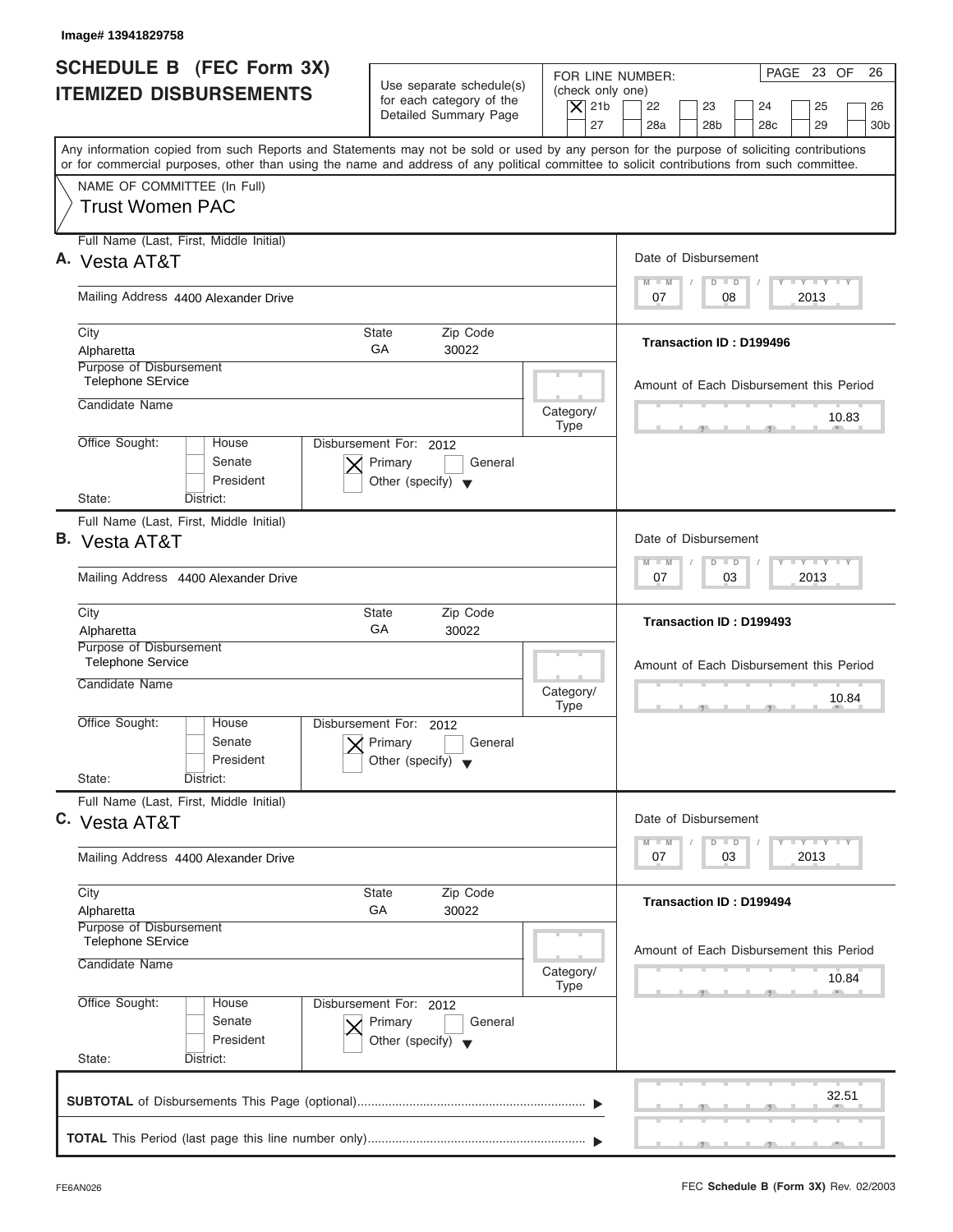| Image# 13941829759                                                     |                                                                                      |                                                                                                                                                                                                                                                                                         |
|------------------------------------------------------------------------|--------------------------------------------------------------------------------------|-----------------------------------------------------------------------------------------------------------------------------------------------------------------------------------------------------------------------------------------------------------------------------------------|
| <b>SCHEDULE B</b> (FEC Form 3X)<br><b>ITEMIZED DISBURSEMENTS</b>       | Use separate schedule(s)<br>for each category of the<br>Detailed Summary Page        | PAGE 24 OF<br>26<br>FOR LINE NUMBER:<br>(check only one)<br>$\overline{X}$ 21b<br>22<br>23<br>25<br>24<br>26<br>27<br>28a<br>28 <sub>b</sub><br>28 <sub>c</sub><br>29<br>30 <sub>b</sub>                                                                                                |
|                                                                        |                                                                                      | Any information copied from such Reports and Statements may not be sold or used by any person for the purpose of soliciting contributions<br>or for commercial purposes, other than using the name and address of any political committee to solicit contributions from such committee. |
| NAME OF COMMITTEE (In Full)<br><b>Trust Women PAC</b>                  |                                                                                      |                                                                                                                                                                                                                                                                                         |
| Full Name (Last, First, Middle Initial)<br>A. Vesta AT&T               |                                                                                      | Date of Disbursement                                                                                                                                                                                                                                                                    |
| Mailing Address 4400 Alexander Drive                                   |                                                                                      | $T - Y$ $T - Y$ $T - Y$<br>$D$ $D$<br>$M - M$<br>2013<br>08<br>28                                                                                                                                                                                                                       |
| City<br>Alpharetta                                                     | <b>State</b><br>Zip Code<br>GA<br>30022                                              | Transaction ID: D199342                                                                                                                                                                                                                                                                 |
| Purpose of Disbursement<br><b>Telephone SErvices</b>                   |                                                                                      | Amount of Each Disbursement this Period                                                                                                                                                                                                                                                 |
| Candidate Name                                                         |                                                                                      | Category/<br>10.83<br><b>Type</b>                                                                                                                                                                                                                                                       |
| Office Sought:<br>House<br>Senate<br>President                         | Disbursement For: 2012<br>Primary<br>General<br>Other (specify) $\blacktriangledown$ |                                                                                                                                                                                                                                                                                         |
| State:<br>District:<br>Full Name (Last, First, Middle Initial)         |                                                                                      |                                                                                                                                                                                                                                                                                         |
| <b>B.</b> Vesta AT&T                                                   |                                                                                      | Date of Disbursement                                                                                                                                                                                                                                                                    |
| Mailing Address 4400 Alexander Drive                                   |                                                                                      | $-1 - Y - 1 - Y - 1 - Y$<br>$M - M$<br>$D$ $D$<br>2013<br>08<br>28                                                                                                                                                                                                                      |
| City<br>Alpharetta                                                     | Zip Code<br><b>State</b><br>GA<br>30022                                              | Transaction ID: D199343                                                                                                                                                                                                                                                                 |
| Purpose of Disbursement<br><b>Telephone SErvices</b><br>Candidate Name |                                                                                      | Amount of Each Disbursement this Period<br>Category/<br>10.83<br><b>Type</b><br>$-7$                                                                                                                                                                                                    |
| Office Sought:<br>House<br>Senate<br>President<br>State:<br>District:  | Disbursement For:<br>2012<br>Primary<br>General<br>Other (specify)                   |                                                                                                                                                                                                                                                                                         |
| Full Name (Last, First, Middle Initial)<br>C. Vesta AT&T               |                                                                                      | Date of Disbursement                                                                                                                                                                                                                                                                    |
| Mailing Address 4400 Alexander Drive                                   |                                                                                      | <b>LY LY LY</b><br>$M - M$<br>$\Box$<br>D<br>2013<br>08<br>05                                                                                                                                                                                                                           |
| City<br>Alpharetta                                                     | Zip Code<br>State<br>GA<br>30022                                                     | <b>Transaction ID: D199344</b>                                                                                                                                                                                                                                                          |
| Purpose of Disbursement<br><b>Telephone SErvices</b>                   |                                                                                      | Amount of Each Disbursement this Period                                                                                                                                                                                                                                                 |
| Candidate Name                                                         |                                                                                      | Category/<br>10.83<br><b>Type</b>                                                                                                                                                                                                                                                       |
| Office Sought:<br>House<br>Senate<br>President<br>State:<br>District:  | Disbursement For: 2012<br>Primary<br>General<br>Other (specify) $\blacktriangledown$ |                                                                                                                                                                                                                                                                                         |
|                                                                        |                                                                                      | 32.49                                                                                                                                                                                                                                                                                   |
|                                                                        |                                                                                      |                                                                                                                                                                                                                                                                                         |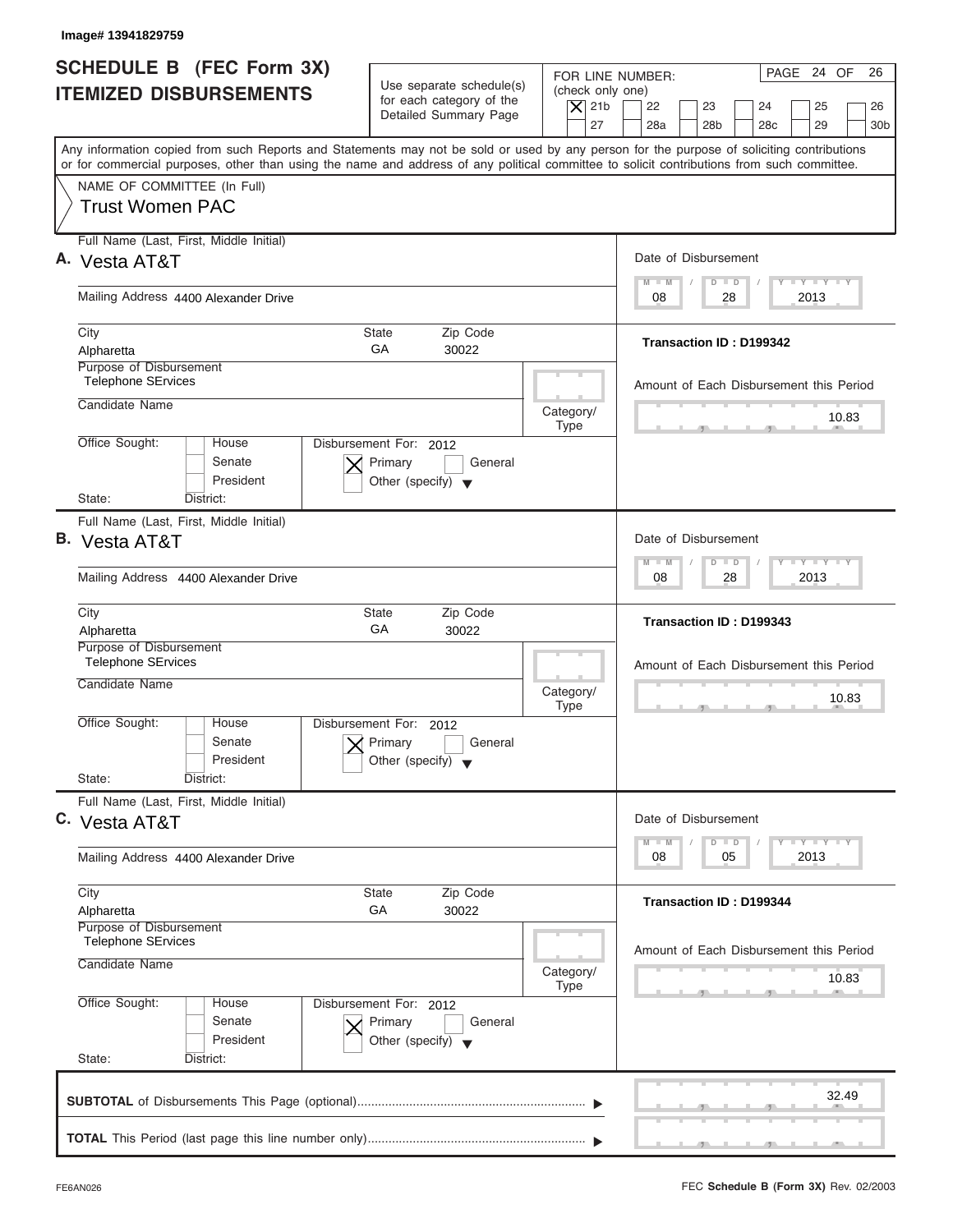| Image# 13941829760                                                                                                                                                                                                                                                                      |                                                                                      |                                                                  |                                                                                                                      |
|-----------------------------------------------------------------------------------------------------------------------------------------------------------------------------------------------------------------------------------------------------------------------------------------|--------------------------------------------------------------------------------------|------------------------------------------------------------------|----------------------------------------------------------------------------------------------------------------------|
| SCHEDULE B (FEC Form 3X)<br><b>ITEMIZED DISBURSEMENTS</b>                                                                                                                                                                                                                               | Use separate schedule(s)<br>for each category of the<br>Detailed Summary Page        | FOR LINE NUMBER:<br>(check only one)<br>$\overline{X}$ 21b<br>27 | PAGE 25 OF<br>26<br>22<br>23<br>24<br>25<br>26<br>28a<br>28 <sub>b</sub><br>28 <sub>c</sub><br>29<br>30 <sub>b</sub> |
| Any information copied from such Reports and Statements may not be sold or used by any person for the purpose of soliciting contributions<br>or for commercial purposes, other than using the name and address of any political committee to solicit contributions from such committee. |                                                                                      |                                                                  |                                                                                                                      |
| NAME OF COMMITTEE (In Full)<br><b>Trust Women PAC</b>                                                                                                                                                                                                                                   |                                                                                      |                                                                  |                                                                                                                      |
| Full Name (Last, First, Middle Initial)<br>A. Vesta AT&T                                                                                                                                                                                                                                |                                                                                      |                                                                  | Date of Disbursement                                                                                                 |
| Mailing Address 4400 Alexander Drive                                                                                                                                                                                                                                                    |                                                                                      |                                                                  | $T - Y = T - Y = T - Y$<br>$M - M$<br>$D$ $D$<br>2013<br>09<br>25                                                    |
| City<br>Alpharetta                                                                                                                                                                                                                                                                      | <b>State</b><br>Zip Code<br>GA<br>30022                                              |                                                                  | Transaction ID: D199320                                                                                              |
| Purpose of Disbursement<br><b>Telephone SErvices</b>                                                                                                                                                                                                                                    |                                                                                      |                                                                  | Amount of Each Disbursement this Period                                                                              |
| Candidate Name                                                                                                                                                                                                                                                                          |                                                                                      | Category/<br><b>Type</b>                                         | 10.83                                                                                                                |
| Office Sought:<br>House<br>Senate<br>President                                                                                                                                                                                                                                          | Disbursement For: 2012<br>Primary<br>General<br>Other (specify) $\blacktriangledown$ |                                                                  |                                                                                                                      |
| State:<br>District:                                                                                                                                                                                                                                                                     |                                                                                      |                                                                  |                                                                                                                      |
| Full Name (Last, First, Middle Initial)<br><b>B.</b> WALMART                                                                                                                                                                                                                            |                                                                                      |                                                                  | Date of Disbursement                                                                                                 |
| Mailing Address 11411 EAST KELLOGG                                                                                                                                                                                                                                                      |                                                                                      |                                                                  | $-1 - Y - 1 - Y - 1 - Y$<br>$M - M$<br>$D$ $D$<br>2013<br>09<br>23                                                   |
| City<br>Wichita                                                                                                                                                                                                                                                                         | Zip Code<br><b>State</b><br>KS<br>67206                                              |                                                                  | <b>Transaction ID: D199317</b>                                                                                       |
| Purpose of Disbursement<br><b>Office Supplies</b>                                                                                                                                                                                                                                       |                                                                                      |                                                                  | Amount of Each Disbursement this Period                                                                              |
| Candidate Name                                                                                                                                                                                                                                                                          |                                                                                      | Category/<br><b>Type</b>                                         | 54.51<br>$-7$<br>$-5$                                                                                                |
| Office Sought:<br>House<br>Senate<br>President                                                                                                                                                                                                                                          | Disbursement For: 2012<br>Primary<br>General<br>Other (specify)                      |                                                                  |                                                                                                                      |
| State:<br>District:                                                                                                                                                                                                                                                                     |                                                                                      |                                                                  |                                                                                                                      |
| Full Name (Last, First, Middle Initial)<br>C. WALMART                                                                                                                                                                                                                                   |                                                                                      |                                                                  | Date of Disbursement                                                                                                 |
| Mailing Address 11411 EAST KELLOGG                                                                                                                                                                                                                                                      |                                                                                      |                                                                  | $T - Y$ $T - Y$ $T - Y$<br>$M - M$<br>$\overline{D}$<br>$\Box$<br>2013<br>08<br>09                                   |
| City<br>Wichita                                                                                                                                                                                                                                                                         | Zip Code<br><b>State</b><br>ΚS<br>67206                                              |                                                                  | Transaction ID: D199332                                                                                              |
| Purpose of Disbursement<br><b>Office Supplies</b><br>Candidate Name                                                                                                                                                                                                                     |                                                                                      | Category/                                                        | Amount of Each Disbursement this Period                                                                              |
|                                                                                                                                                                                                                                                                                         |                                                                                      | <b>Type</b>                                                      | 141.13                                                                                                               |
| Office Sought:<br>House<br>Senate<br>President                                                                                                                                                                                                                                          | Disbursement For: 2012<br>Primary<br>General<br>Other (specify) $\blacktriangledown$ |                                                                  |                                                                                                                      |
| State:<br>District:                                                                                                                                                                                                                                                                     |                                                                                      |                                                                  |                                                                                                                      |
|                                                                                                                                                                                                                                                                                         |                                                                                      |                                                                  | 206.47                                                                                                               |
|                                                                                                                                                                                                                                                                                         |                                                                                      |                                                                  |                                                                                                                      |